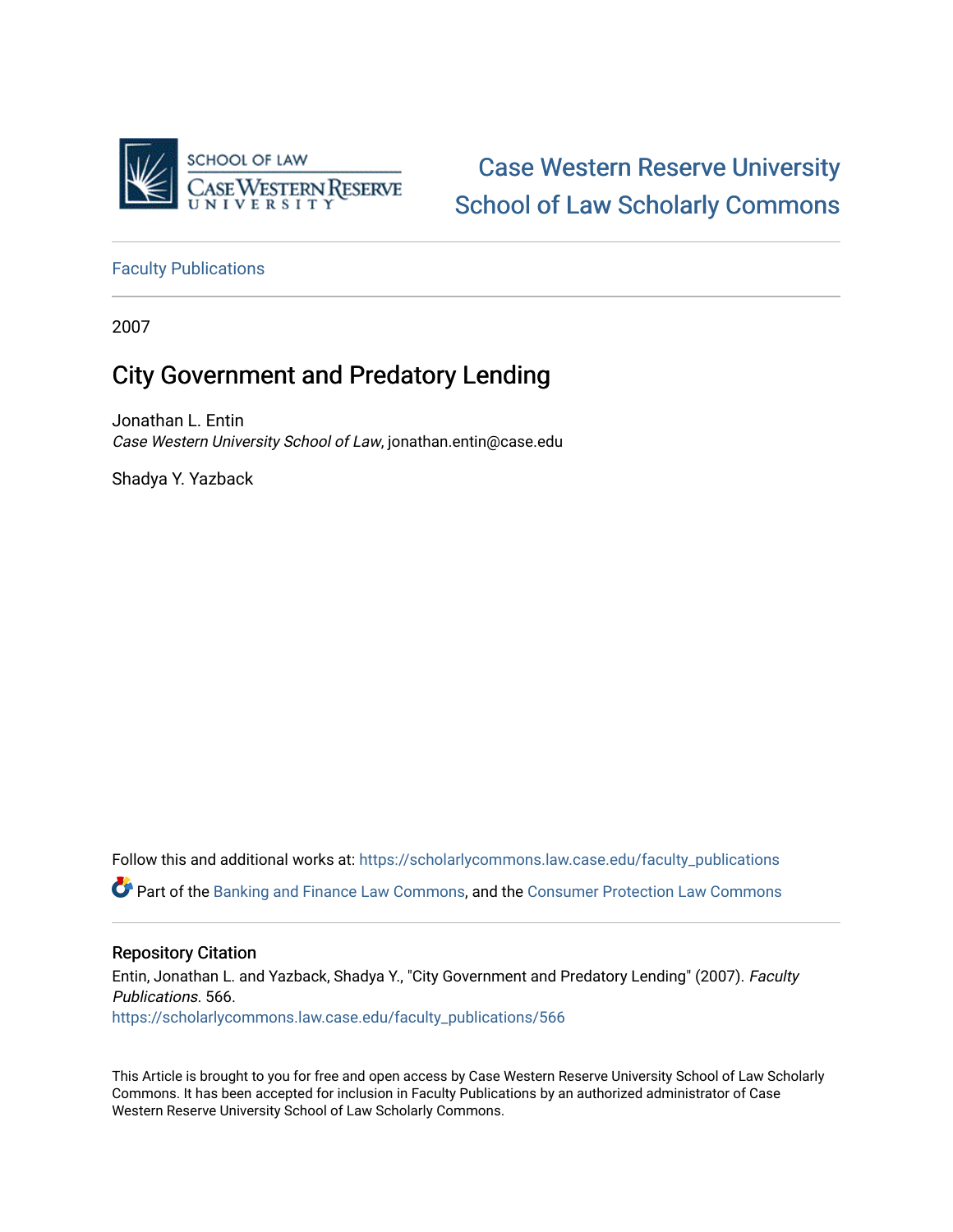# **CITY GOVERNMENTS AND PREDATORY LENDING**

*Jonathan L. Entin*[\\*](#page-1-0) *and Shadya Y. Yazback*[†](#page-1-1)

Predatory lending has generated increasing attention in recent years. The practice involves loans to homeowners who frequently cannot pay the associated costs and therefore lose their homes. Predatory lending is heavily concentrated in low- and moderate-income neighborhoods<sup>[1](#page-1-2)</sup> and disproportionately affects minorities<sup>[2](#page-1-3)</sup> and the elderly.<sup>[3](#page-1-4)</sup> The consequences of predatory lending are devastating not only to the consumers who fall prey to unscrupulous lenders' tactics, but to the community as a whole.<sup>[4](#page-1-5)</sup>

4. The Federal Reserve Bank of Cleveland has explained:

Predatory lending is a national problem that is reallocating public and private dollars away from low-and-moderate-income families and struggling inner-city neighborhoods to a variety of private parties. Federal and local tax dollars have been invested in such communities, adding to private donations, church contributions, bank loans made under [the Community Reinvestment Act], and work done by nonprofits and community volunteer organizations such as Habitat for Humanity.

Federal Reserve Bank of Cleveland, *Predatory Lending Strikes at the Heart of American Neighborhoods*, Community Reinvestment Forum 2 (Summer 2000), *available at* http://www.clevelandfed.org/CommAffairs/CRForum/frmsp00/Smr00.pdf.

<span id="page-1-0"></span><sup>\*</sup> Associate Dean for Academic Affairs and Professor of Law and Political Science, Case Western Reserve University.

<span id="page-1-1"></span><sup>†</sup> Senior Policy Analyst, Federal Reserve Bank of Cleveland. The views expressed here are those of the authors and not necessarily those of the Federal Reserve System or the Federal Reserve Bank of Cleveland.

<span id="page-1-2"></span><sup>1.</sup> HUD-TREASURY TASK FORCE ON PREDATORY LENDING, CURBING PREDATORY HOME MORTGAGE LENDING 47 (2000), *available at* http://www.huduser.org/Publications/pdf/treasrpt.pdf [hereinafter HUD Report]; Paul S. Calem et al., *The Neighborhood Distribution of Subprime Mortgage Lending*, 29 J. REAL EST. FIN. & ECON. 393, 401 (2004) [hereinafter Calem et al., *Neighborhood Distribution*]; Paul S. Calem et al., *Neighborhood Patterns of Subprime Lending: Evidence from Disparate Cities*, 15 HOUSING POL'Y DEBATE 603, 611 (2004) [hereinafter Calem et al., *Neighborhood Patterns*]. Although predatory loans are disproportionately subprime, not all subprime loans are predatory. *See infra* text accompanying note 8 and following note 15.

<span id="page-1-3"></span><sup>2.</sup> HUD Report, *supra* note 1, at 47; Calem et al., *Neighborhood Distribution*, *supra* note 1, at 401; Calem et al., *Neighborhood Patterns*, *supra* note 1, at 615.

<span id="page-1-5"></span><span id="page-1-4"></span><sup>3.</sup> U.S. GEN. ACCOUNTING OFFICE, CONSUMER PROTECTION: FEDERAL AND STATE AGENCIES FACE CHALLENGES IN COMBATING PREDATORY LENDING 14 (2004), *available at* http://www.gao.gov/new.items/d04280.pdf [hereinafter GAO Report].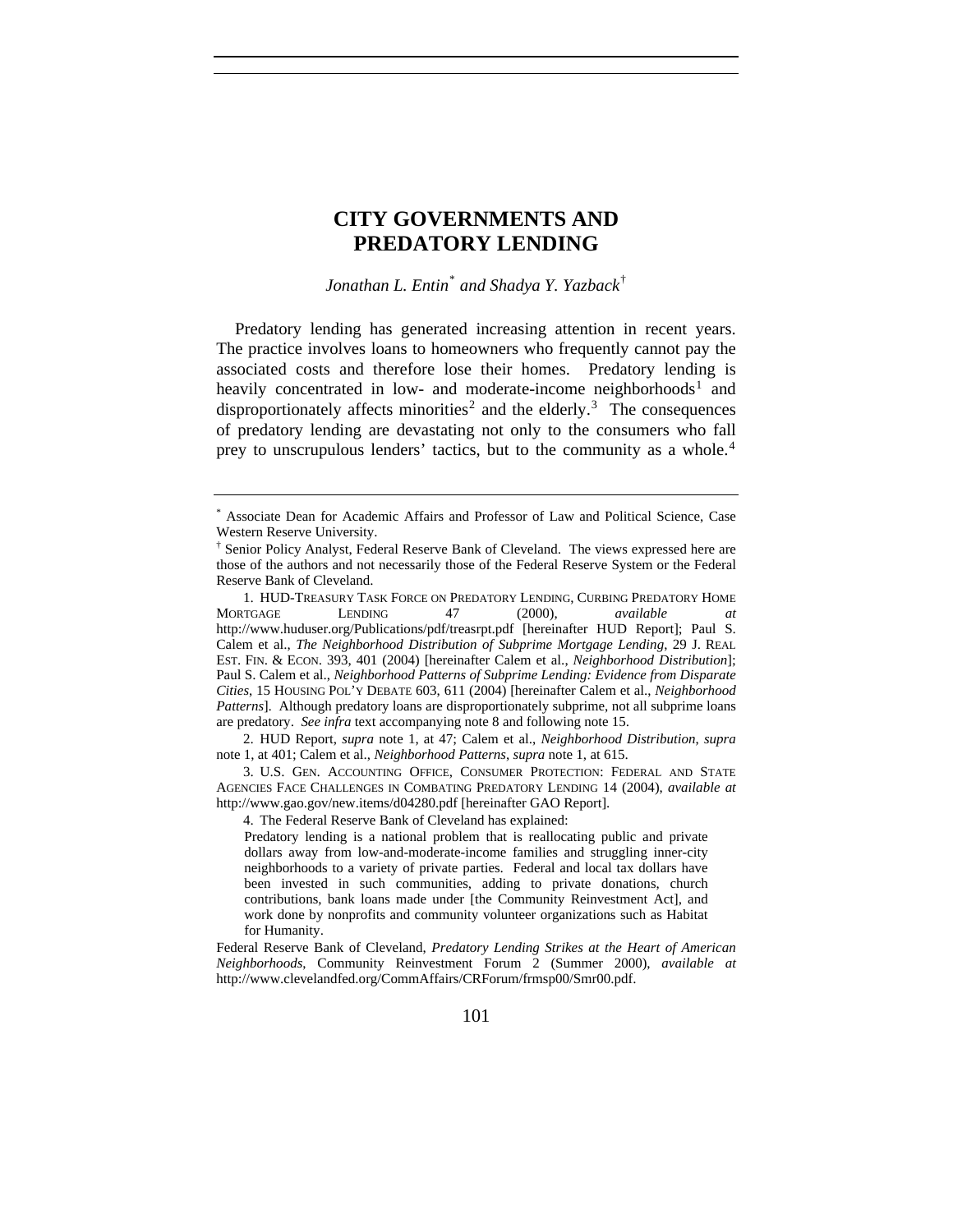For these reasons, many cities have tried to regulate or prohibit the practice.

This Article assesses the legal challenges that cities can face in trying to deal with predatory lending.<sup>[5](#page-2-0)</sup> Part I provides an overview of the problem. Part II focuses on the common law and statutory claims that cities might bring, with particular emphasis on the evidentiary issues that cities can face and the requirements of standing that could severely limit the effectiveness of lawsuits brought by municipalities. The Article then turns to city efforts to regulate predatory lending pursuant to their home rule authority, efforts that can be stymied both by state laws that supersede municipal ordinances and federal regulations that preempt state and local initiatives. Part III focuses on home rule, explaining that most courts that have addressed the question have held municipal initiatives to be preempted by state laws. Part IV shows that the federal government might override much of what cities and states try to do to attack the problem. The article concludes that, despite the legal obstacles facing cities that want to regulate predatory lending, local efforts have served as a catalyst for predatory lending policies at the state level and might stimulate more effective national policies as well.

<span id="page-2-0"></span><sup>5.</sup> We do not address the wisdom or effectiveness of predatory-lending laws, a subject that has generated considerable discussion. On the wisdom of such laws, compare GAO Report, *supra* note 3, at 76 (suggesting that market forces will eventually eliminate predatory lending), with Kathleen C. Engel & Patricia A. McCoy, *Predatory Lending: What Does Wall Street Have to Do with It?*, 15 HOUSING POL'Y DEBATE 715 (2004) (arguing that the market cannot impose sufficient discipline to drive out predatory lenders), and Patricia A. McCoy, *A Behavioral Analysis of Predatory Lending*, 38 AKRON L. REV. 725 (2005) (using findings from behavioral economics to claim that borrowers do not act in accordance with the assumptions underlying the position of advocates of the market approach). On the effectiveness of North Carolina's pioneering law in this field, compare Gregory Elliehausen & Michael E. Staten, *Regulation of Subprime Mortgage Products: An Analysis of North Carolina's Predatory Lending Law*, 29 J. REAL EST. FIN. & ECON. 411 (2004) (concluding that the statute reduced the availability of credit to lower-income consumers), with Keith D. Harvey & Peter J. Nigro, *Do Predatory Lending Laws Influence Mortgage Lending? An Analysis of the North Carolina Predatory Lending Law*, 29 J. REAL EST. FIN. & ECON. 435 (2004) (finding that the measure resulted in less aggressive marketing by non-bank lenders and that minority and lower-income borrowers were less likely to get loans), and Roberto G. Quercia et al., *Assessing the Impact of North Carolina's Predatory Lending Law*, 15 HOUSING POL'Y DEBATE 573 (2004) (arguing that the law succeeded in reducing abusive practices without restricting access to legitimate subprime loans). On the limited utility of disclosure requirements as a remedy, see Lauren E. Willis, *Decisionmaking and the Limits of Disclosure: The Problem of Predatory Lending: Price*, 65 MD. L. REV. 707, 754-806 (2006).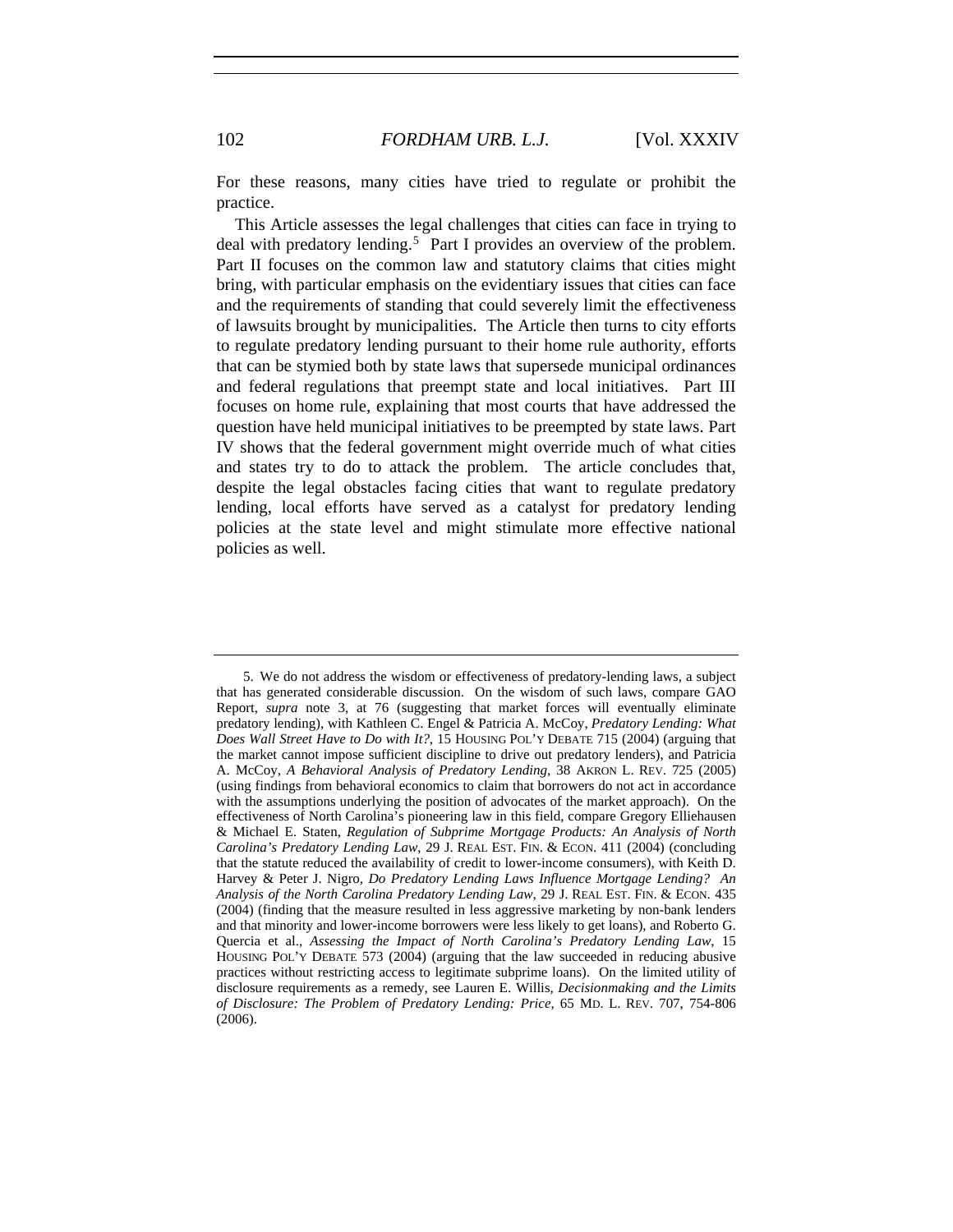## 2007] *CITY GOV'TS AND PREDATORY LENDING* 103

#### **I. A PRIMER ON PREDATORY LENDING**

Predatory lending has yet to be defined in a comprehensive fashion. A joint report issued in June 2000 by the U.S. Department of the Treasury and U.S. Department for Housing and Urban Development ("HUD") noted: "Although home mortgage lending is regulated by state and federal authorities, none of the statularies and regulations governing mortgage transactions provides a definition of predatory lending."[6](#page-3-0)

Defining predatory lending is difficult for two reasons. First, loan attributes may or may not be "predatory" depending on the sophistication or financial position of the borrower.<sup>[7](#page-3-1)</sup> Second, the definition of predatory lending cannot be static because the lending market is always evolving in light of technological, regulatory, and judicial advancements.

It is important to distinguish predatory lending from subprime lending. Subprime lending—the extension of credit to consumers who would be unable to obtain credit in the primary market—typically involves higher interest rates and fees to account for the increased risk associated with a particular consumer's credit history. The higher rates are not predatory per se. It is the circumstances surrounding the loan that typically make the loan predatory.<sup>[8](#page-3-2)</sup> For that reason, most government agencies and academic experts define predatory lending in terms of specific elements, practices, or effects. In 2001, then-Federal Reserve Governor Edward Gramlich proposed an approach to predatory lending that, defined the practice in terms of elements:

[T]ypically predatory lending involves at least one, and perhaps all three, of the following elements:

making unaffordable loans based on the assets of the borrower rather than on the borrower's ability to repay an obligation ("asset-based lending")

inducing a borrower to refinance a loan repeatedly in order to charge high points and fees each time the loan is refinanced ("loan flipping")

engaging in fraud or deception to conceal the true nature of the loan obligation from an unsuspecting or unsophisticated borrower.<sup>[9](#page-3-3)</sup>

More expansive government definitions include a list of specific

<sup>6.</sup> HUD Report, s*upra* note 1, at 1.

<sup>7.</sup> GAO Report, *supra* note 3, at 19.

<span id="page-3-2"></span><span id="page-3-1"></span><span id="page-3-0"></span><sup>8.</sup> Kathleen C. Engel & Patricia A. McCoy, *A Tale of Three Markets: The Law and Economics of Predatory Lending*, 80 TEX. L. REV. 1255, 1261 (2002).

<span id="page-3-3"></span><sup>9.</sup> Fed. Reserve Gov. Edward Gramlich, Remarks at Cleveland State University, Cleveland, Ohio (Mar. 23, 2001), *available at* http://www.federalreserve.gov/boarddocs/speeches/2001/20010323/default.htm.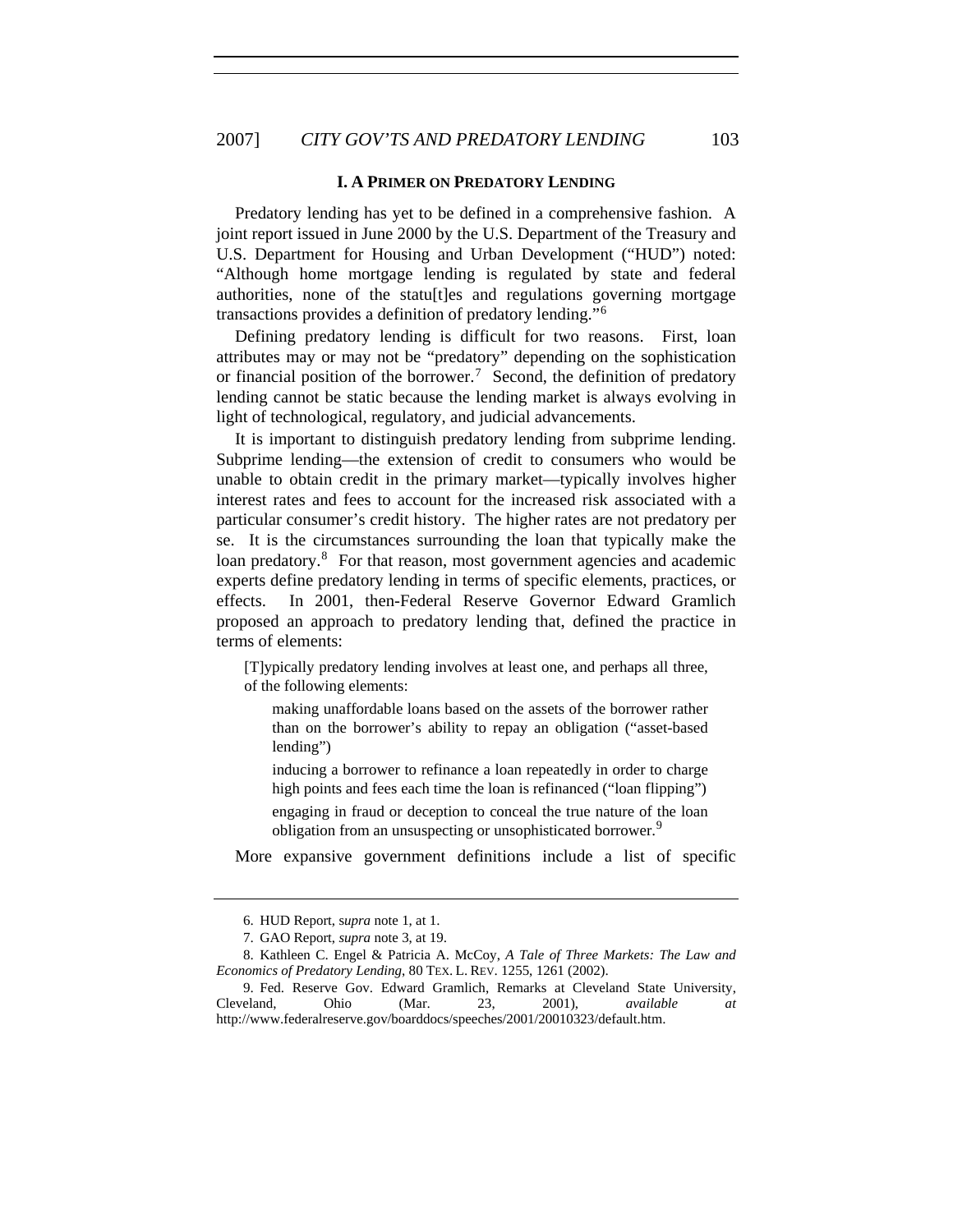practices. The U.S. Government Accountability Office (formerly known as the General Accounting Office) provides perhaps the most comprehensive definition:

While there is no universally accepted definition, predatory lending is associated with the following loan characteristics and lending practices:

*Excessive fees.* Abusive loans may include fees that greatly exceed the amounts justified by the costs of the services provided and the credit and interest rate risks involved. Lenders may add these fees to the loan amounts rather than requiring payment up front, so the borrowers may not know the exact amount of the fees they are paying.

*Excessive interest rates*. Mortgage interest rates can legitimately vary based on the characteristics of borrowers (such as creditworthiness) and of the loans themselves. However, in some cases, lenders may charge interest rates that far exceed what would be justified by any risk-based pricing calculation, or lenders may "steer" a borrower with an excellent credit record to a higher-rate loan intended for borrowers with poor credit histories.

*Single-premium credit insurance.* Credit insurance is a loan product that repays the lender should the borrower die or become disabled. In the case of single-premium credit insurance, the full premium is paid all at once—by being added to the amount financed in the loan rather than on a monthly basis. Because adding the full premium to the amount of the loan unnecessarily raises the amount of interest borrowers pay, single-premium credit insurance is generally considered inherently abusive.

*Lending without regard to ability to repay*. Loans may be made without regard to a borrower's ability to repay the loan. In these cases, the loan is approved based on the value of the asset (the home) that is used as collateral. In particularly egregious cases, monthly loan payments have equaled or exceeded the borrower's total monthly income. Such lending can quickly lead to foreclosure of the property.

*Loan flipping*. Mortgage originators may refinance borrowers' loans repeatedly in a short period of time without any economic gain for the borrower. With each successive refinancing, these originators charge high fees that "strip" borrowers' equity in their homes.

*Fraud and deception*. Predatory lenders may perpetrate outright fraud through actions such as inflating property appraisals and doctoring loan applications and settlement documents. Lenders may also deceive borrowers by using "bait and switch" tactics that mislead borrowers about the terms of their loan. Unscrupulous lenders may fail to disclose items as required by law or in other ways may take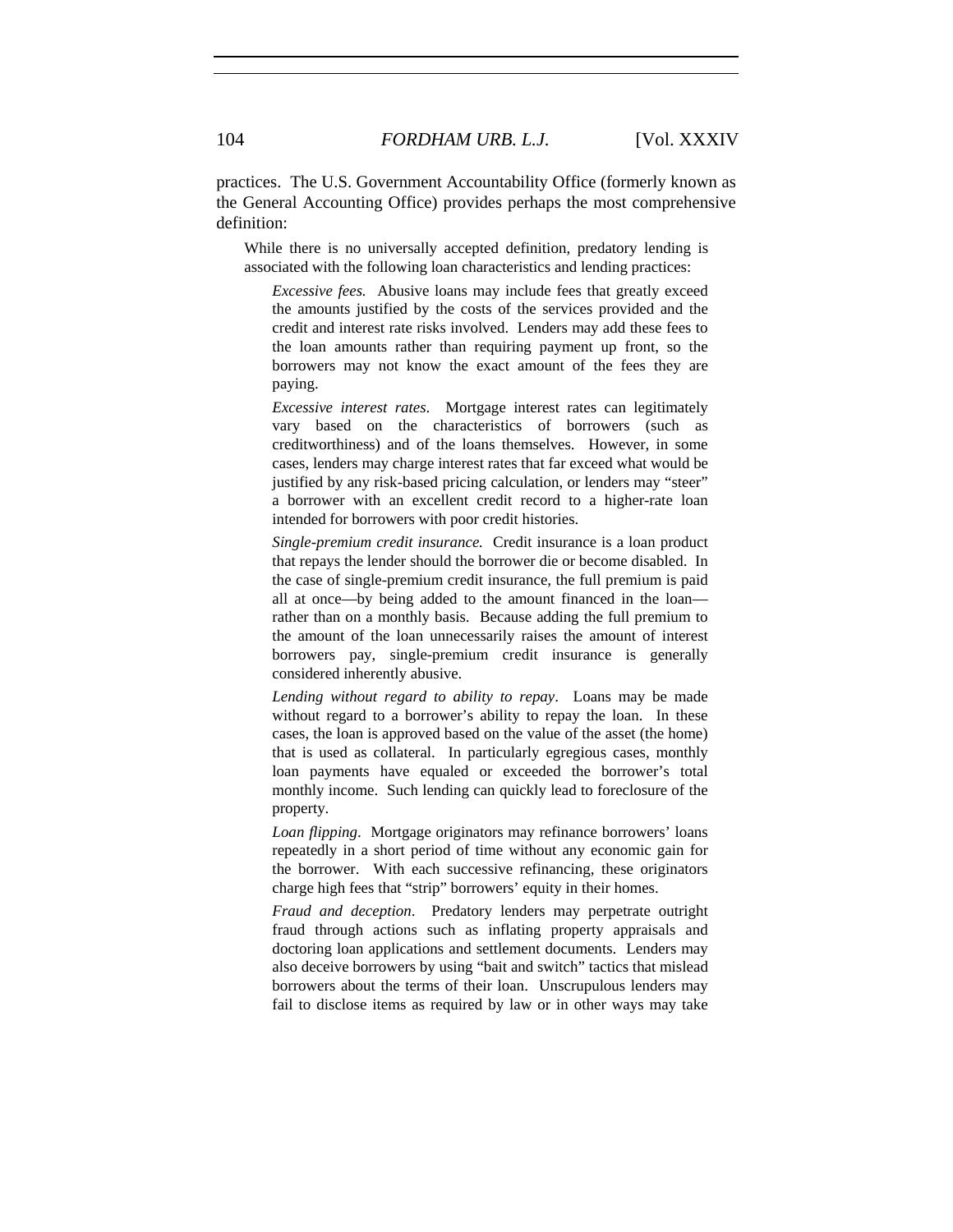advantage of borrowers' lack of financial sophistication.

*Prepayment penalties*. Penalties for prepaying a loan are not necessarily abusive, but predatory lenders may use them to trap borrowers in high-cost loans.

*Balloon payments*. Loans with balloon payments are structured so that monthly payments are lower but one large payment (the balloon payment) is due when the loan matures. Predatory loans may contain a balloon payment that the borrower is unlikely to be able to afford, resulting in foreclosure or refinancing with additional high costs and fees. Sometimes, lenders market a low monthly payment without adequate disclosure of the balloon payment.<sup>[10](#page-5-0)</sup>

In the legal arena, Professors Engel and McCoy have produced a definition of predatory lending that focuses on the composition of the loan to determine whether it is predatory. While most of the Engel-McCoy definition is encompassed in the GAO definition, Professors Engel and McCoy also include waiver of meaningful legal redress—usually through mandatory arbitration clauses that require borrowers to waive judicial redress and class action participation—as an indicator of a predatory  $loan.<sup>11</sup>$  $loan.<sup>11</sup>$  $loan.<sup>11</sup>$ 

From the above definitions, one can distill a definition of predatory lending in its broadest conception: predatory lending occurs when a lender extends to a consumer a loan with unfavorable terms that are structured to strip the equity from the home, possibly resulting in foreclosure on the home used to secure the loan and personal bankruptcy for the consumer.

The definitional complexity makes it difficult to quantify the aggregate costs of predatory lending. The Home Mortgage Disclosure  $Act<sup>12</sup>$  $Act<sup>12</sup>$  $Act<sup>12</sup>$ ("HMDA") requires that mortgage lenders with an office in a metropolitan statistical area disclose data related to all the home mortgages they make each year.<sup>[13](#page-5-3)</sup> HMDA data cover approximately 80 percent of all home loans nationwide.<sup>[14](#page-5-4)</sup> The HMDA data show that 26.2 percent of covered loans had annual percentage rates sufficient to trigger coverage by the

<span id="page-5-4"></span>14. Robert B. Avery et al., *Higher-Priced Home Lending and the 2005 HMDA Data*, FED. RES. BULL., Sept. 2006, at A123, A123.

<sup>10.</sup> GAO Report, *supra* note 3, at 18-19.

<span id="page-5-1"></span><span id="page-5-0"></span><sup>11.</sup> Engel & McCoy, *supra* note 8, at 1260; *see also* Kathleen Engel & Patricia McCoy, *Predatory Lending and Community Development at Loggerheads* 5 (Cleveland Marshall Legal Studies Paper 05-105, 2006), *available at* http://ssrn.com/abstract=687161.

<sup>12. 12</sup> U.S.C. §§ 2801-2811 (2000).

<span id="page-5-3"></span><span id="page-5-2"></span><sup>13.</sup> A metropolitan statistical area is defined by the U.S. Bureau of the Census based on economic and commuting flows between contiguous counties based on decennial census data. *See* Population Div., U.S. Bureau of the Census, Current Lists of Metropolitan and Micropolitan Statistical Areas and Definitions (2006), http://www.census.gov/population/www/estimates/metrodef.html.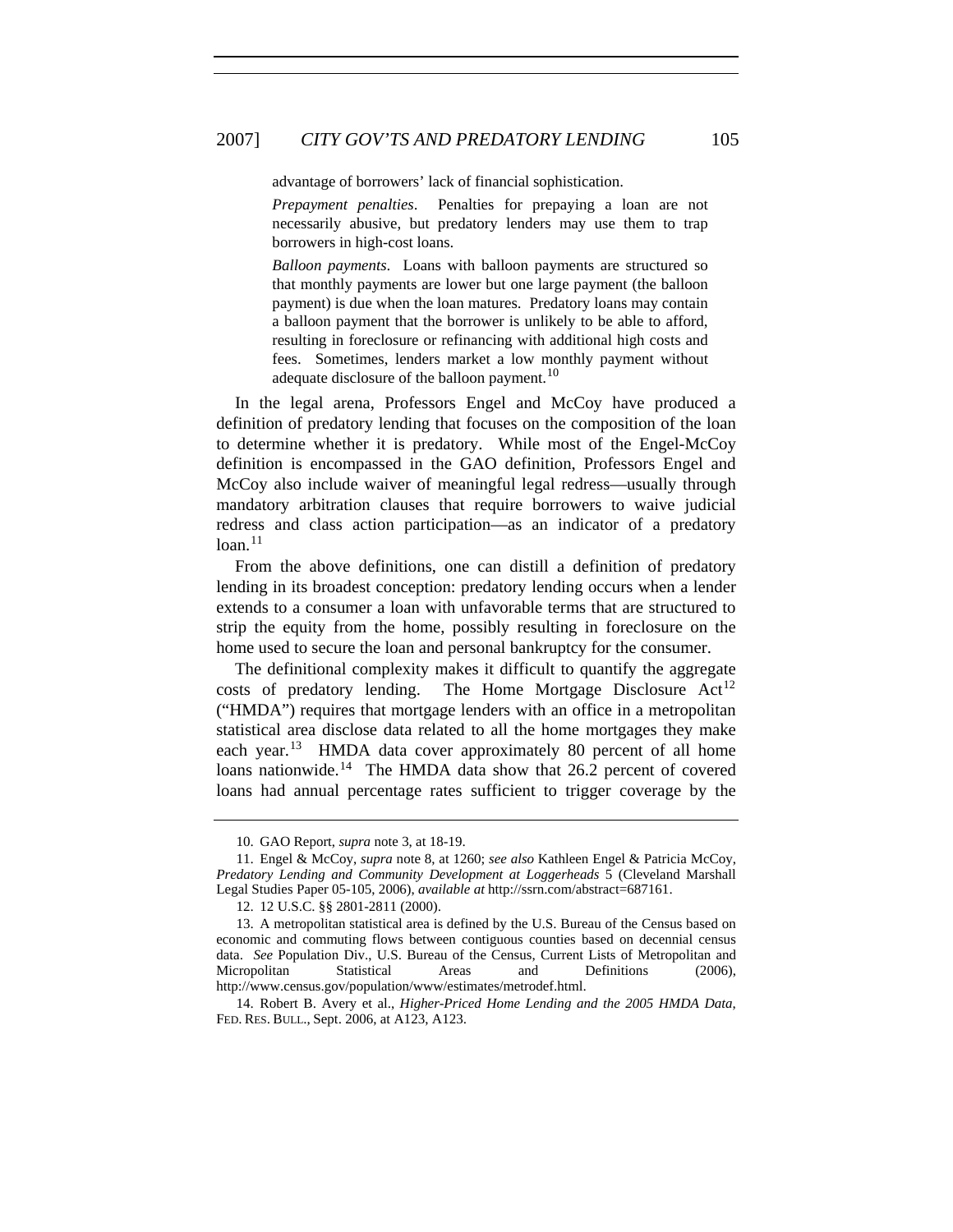federal predatory lending laws,  $15$  but not all loans covered by the federal predatory lending laws are necessarily predatory in nature. Even if comprehensive data were available about every home loan, it would still be impossible to identify the number of loans that are predatory, as no data set could accurately measure the lender's intent—a critical element of predatory lending. Despite the problems of data availability, some researchers have attempted to quantify the costs: an oft-cited 2001 report estimated that predatory lending cost consumers roughly \$9.1 billion annually. $16$ 

#### **II. CITIES AS LITIGANTS: STANDING AND OTHER DIFFICULTIES**

Because the direct victims of predatory lending are disproportionately the elderly, minorities, and the less affluent, one might expect that cities would seek to represent these victims by asserting claims on their behalf against those engaging in these destructive practices. After all, the Supreme Court has long recognized the legitimacy of *parens patriae* suits in which governments represent the interests of their constituents. The earliest decision to this effect came in the 1900 case of *Louisiana v. Texas*, [17](#page-6-2) which rejected the claim on the merits but nevertheless observed that "the State is entitled to seek relief in this way because the matters complained of affect her citizens at large."<sup>[18](#page-6-3)</sup> The Court's most comprehensive discussion of *parens patriae* standing appears in *Alfred L. Snapp & Son, Inc. v. Puerto Rico ex rel. Barez*. [19](#page-6-4) According to *Snapp*, a *parens patriae* action seeks to vindicate "quasi-sovereign" interests.<sup>[20](#page-6-5)</sup> Those interests include a government's concern for "the health and well-being—both physical and economic—of its residents in general."<sup>[21](#page-6-6)</sup> The action must promote "an interest apart from the interests of particular private parties" and involve "a sufficiently substantial segment of [the] population."[22](#page-6-7)

It is unclear whether cities could maintain *parens patriae* actions over predatory lending. All of the Supreme Court cases discussed in the

<sup>15</sup>*. Id.* at A132.

<span id="page-6-2"></span><span id="page-6-1"></span><span id="page-6-0"></span><sup>16.</sup> ERIC STEIN, CTR. FOR RESPONSIBLE LENDING, QUANTIFYING THE COST OF PREDATORY LENDING 2 (2001), *available at* http://www.responsiblelending.org/pdfs/Quant10-01.pdf.

<sup>17. 176</sup> U.S. 1 (1900).

<sup>18</sup>*. Id.* at 19.

<span id="page-6-4"></span><span id="page-6-3"></span><sup>19. 458</sup> U.S. 592 (1982). For a review of other *parens patriae* cases, see *Hawaii v. Standard Oil Co. of Cal.*, 405 U.S. 251, 257-60 (1972).

<sup>20</sup>*. Snapp*, 458 U.S. at 602.

<sup>21</sup>*. Id.* at 607.

<span id="page-6-7"></span><span id="page-6-6"></span><span id="page-6-5"></span><sup>22</sup>*. Id.* The Court has also made clear that states may not pursue *parens patriae* cases against the federal government. Massachusetts v. Mellon, 262 U.S. 447, 485-86 (1923).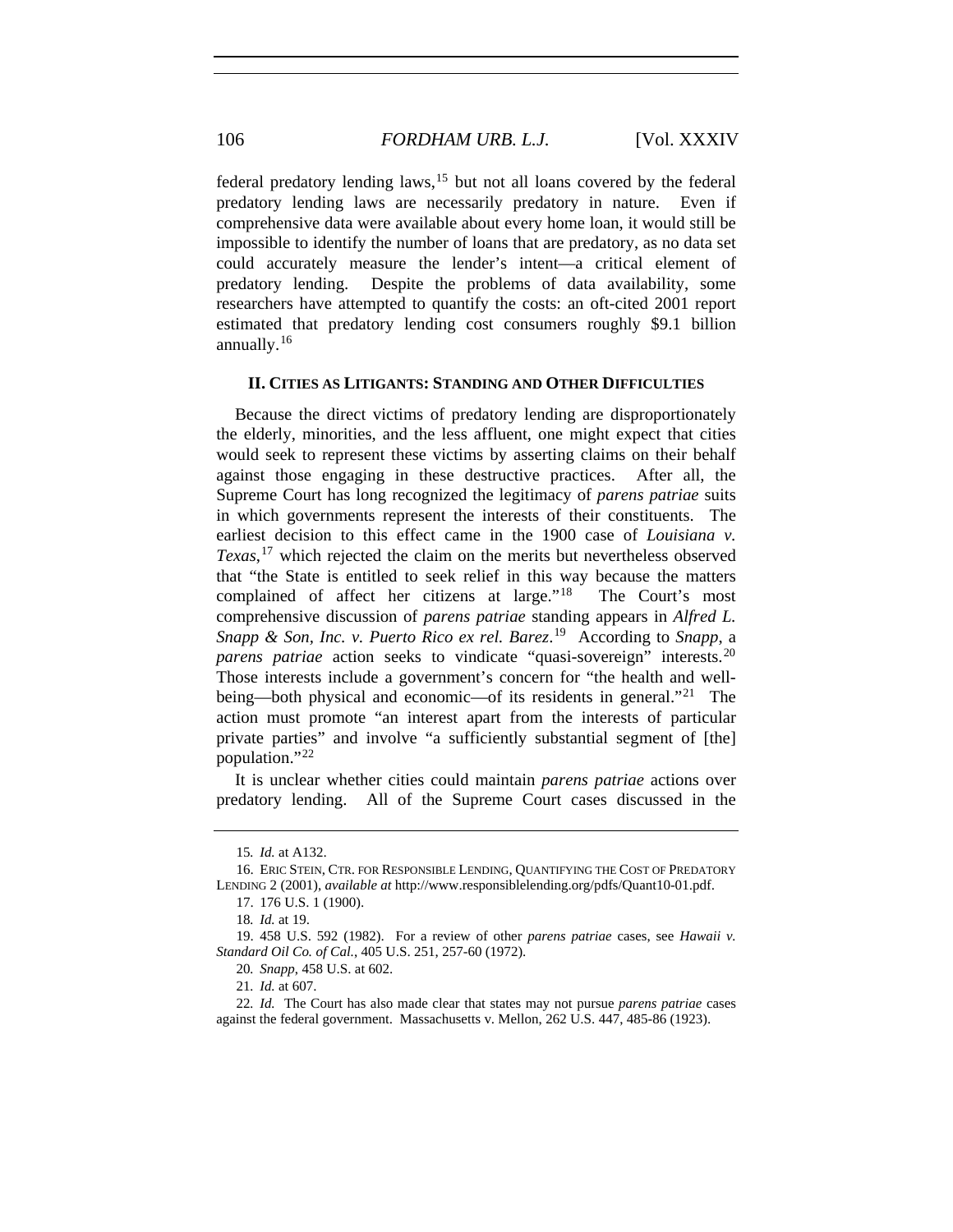previous paragraph involved claims by states.<sup>[23](#page-7-0)</sup> The Court has never specifically considered whether cities or other political subdivisions may pursue such claims, but its treatment of these subordinate units strongly implies that they may not do so. For example, the "state action" exemption from the antitrust laws<sup>[24](#page-7-1)</sup> does not apply to municipalities, counties, or similar subordinate units. Those units do not enjoy the attributes of sovereignty that states possess.<sup>[25](#page-7-2)</sup> Specifically, our system "has no place for sovereign cities."<sup>[26](#page-7-3)</sup> This position reflects a more general view that cities and other political subdivisions do not enjoy the protection of the Eleventh Amendment because they are not sovereign. The Court so held in the 1890 case of *Lincoln County v. Luning*. [27](#page-7-4) Although that decision has come under widespread criticism, $28$  it has been consistently reaffirmed, most recently in the 2001 case of *Board of Trustees v. Garrett*. [29](#page-7-6)

Despite the Supreme Court's silence, lower federal courts have consistently held that municipalities and other political subdivisions may not pursue *parens patriae* actions.[30](#page-7-7) Those rulings rely on those units' lack

<span id="page-7-2"></span><span id="page-7-1"></span>25. Cmty. Commc'ns Co. v. City of Boulder, 455 U.S. 40, 53-54 (1982); City of Lafayette v. La. Power & Light Co., 435 U.S. 389, 411-12 (1978) (plurality opinion).

26*. Cmty. Commc'ns*, 455 U.S. at 53.

<span id="page-7-4"></span><span id="page-7-3"></span>27. 133 U.S. 529, 530 (1890) (observing that "while the county is territorially a part of the state, yet politically it is also a corporation created by, and with such powers as are given to it by, the state"). *Lincoln County*, which held that political subdivisions did not enjoy Eleventh Amendment protection, was decided on the same day as *Hans v. Louisiana*, 134 U.S. 1 (1890), which significantly expanded the protection that states enjoy under that provision.

<span id="page-7-5"></span>28*. See* Melvyn R. Durchslag, *Should Political Subdivisions Be Accorded Eleventh Amendment Immunity?*, 43 DEPAUL L. REV. 577, 580 (1994) (summarizing the negative scholarly reaction to the decision).

<span id="page-7-6"></span>29. 531 U.S. 356, 369 (2001); *see also, e.g.*, Mt. Healthy City Sch. Dist. Bd. of Educ. v. Doyle, 429 U.S. 274, 280 (1977); Griffin v. County Sch. Bd., 377 U.S. 218, 233 (1964).

<span id="page-7-7"></span>30. Some lower courts have avoided the issue in situations where a ruling on the point was not essential to the decision. *See, e.g.*, City of Olmsted Falls v. FAA, 292 F.3d 261, 268 (D.C. Cir. 2002) (finding that the city had standing to sue on the basis of injury to itself); La Crosse County v. Gershman, Brickner & Bratton, Inc., 982 F.2d 1171, 1175 (7th Cir. 1993) (holding that the county had standing to sue as a direct purchaser of services); City of N.Y. v. Heckler, 742 F.2d 729, 733 n.3 (2d Cir. 1984) (observing that there was no dispute over the standing of other parties), *aff'd sub nom.* Bowen v. City of N.Y., 476 U.S. 467 (1986).

<span id="page-7-0"></span><sup>23.</sup> The statute under which *Snapp* arose treated Puerto Rico as a state. *Snapp*, 458 U.S. at 594 n.1, 608 n.15.

Nothing in *Massachusetts v. EPA*, 127 S. Ct. 1438 (2007), affects the analysis here. Whatever that case's implications for the scope of *parens patriae* standing in general, the dispute there had nothing to do with municipal standing. The only issue dividing the Court was whether a state had standing to challenge the federal government's refusal to regulate greenhouse gas emissions. *Compare id.* at 1454-55 & n.17 *with id.* at 1465-66 & n.1 (Roberts, C.J., dissenting).

<sup>24</sup>*. See* Parker v. Brown, 317 U.S. 341 (1943).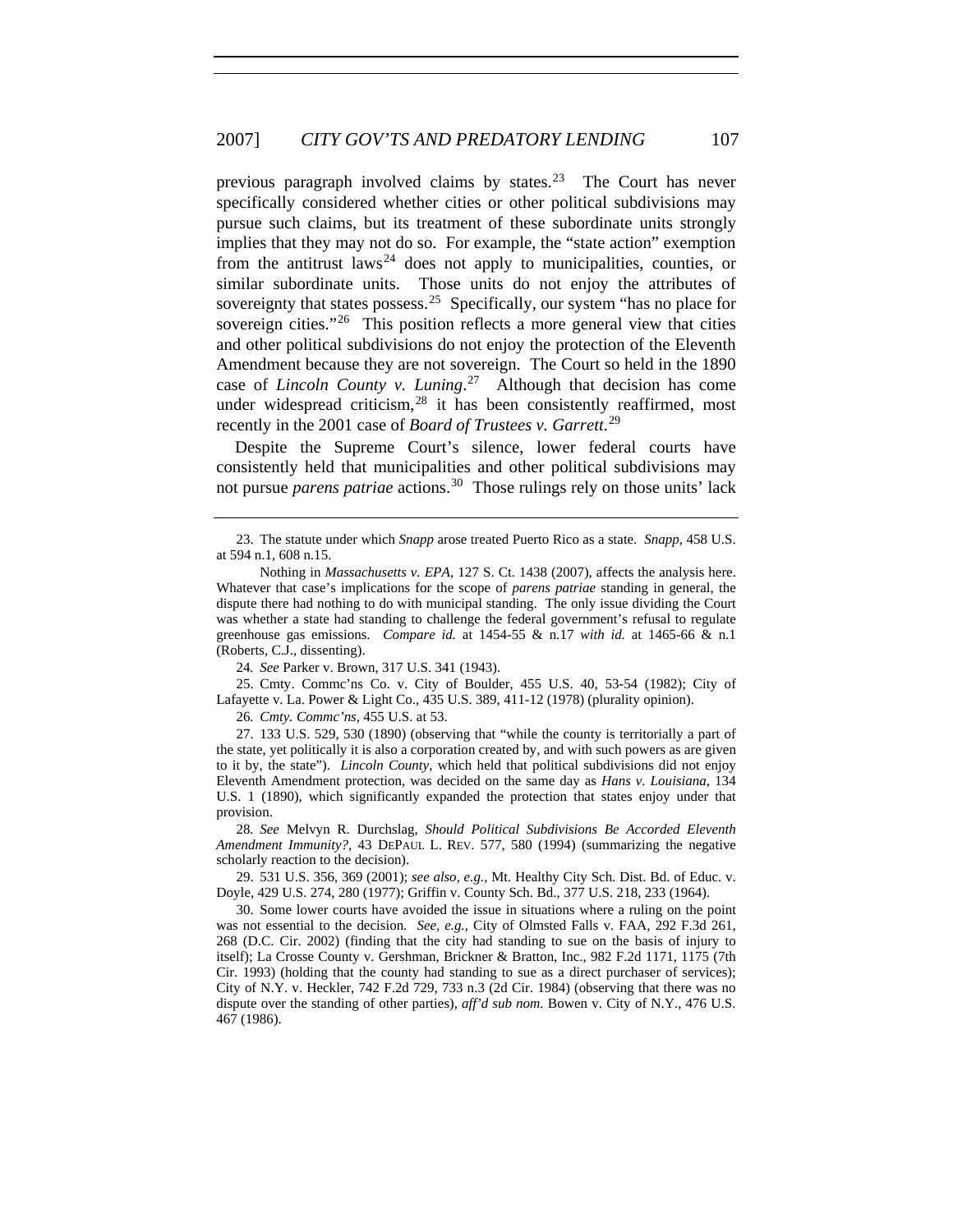of sovereignty, precisely the grounds that the Supreme Court has emphasized in the Eleventh Amendment and antitrust contexts.<sup>[31](#page-8-0)</sup> Accordingly, cities concerned about predatory lending almost certainly could not pursue *parens patriae* cases in federal court.<sup>[32](#page-8-1)</sup>

State courts might be more hospitable to such claims, but the *parens patriae* jurisprudence involving municipalities is sparse.<sup>[33](#page-8-2)</sup> Most of the states that have considered the question agree with the federal courts that municipalities and other political subdivisions may not pursue *parens patriae* actions because those units lack sovereignty.<sup>[34](#page-8-3)</sup> Several other states have focused more narrowly, concluding that political subdivisions may not assert claims on behalf of their residents against other government bodies while at least implicitly leaving open the possibility of *parens patriae* actions in other circumstances.[35](#page-8-4)

We have found only one state where courts have clearly held that municipalities may pursue *parens patriae* actions on behalf of their

<span id="page-8-1"></span>32*. See* Kathleen C. Engel, *Do Cities Have Standing? Redressing the Externalities of Predatory Lending*, 38 CONN. L. REV. 355, 365-66 (2006).

<span id="page-8-2"></span>33. Several state courts, like their counterparts in the lower federal judiciary, have avoided the issue of political-subdivision standing to pursue *parens patriae* claims. *See, e.g.*, Hayen v. County of Ogle, 463 N.E.2d 124, 127 (Ill. 1984) (noting that the issue had not been raised in the lower courts and that private parties clearly had standing in their own right); Town of Holbrook v. Town of Randolph, 373 N.E.2d 941, 943 (Mass. 1978) (rejecting the claim on the merits without resolving *parens patriae* standing).

<span id="page-8-3"></span>34*. See, e.g.*, Bd. of County Comm'rs v. Denver Bd. of Water Comm'rs, 718 P.2d 235, 241 (Colo. 1986); Bd. of Comm'rs v. Kokomo City Plan Comm'n, 330 N.E.2d 92, 101 (Ind. 1975); Clark County v. City of Las Vegas, 574 P.2d 1013, 1014 n.1 (Nev. 1978); County of Lexington v. City of Columbia, 400 S.E.2d 146, 147 (S.C. 1991).

<span id="page-8-4"></span>35*. See* Douglas County Sch. Dist. 0001 v. Johanns, 694 N.W.2d 668, 673-74 (Neb. 2005) (holding that a school district had failed to rebut the presumption that the state would adequately represent its interests in a challenge to the system of funding public schools); State v. City of Dover, 891 A.2d 524, 530-32 (N.H. 2006) (concluding that municipalities had not shown a compelling interest that would justify their independent lawsuits against manufacturers, suppliers, and distributors of the gasoline additive MBTE when the state was already pursuing its own lawsuit); Twp. of Stafford v. Stafford Twp. Zoning Bd. of Adjustment, 711 A.2d 282, 289 (N.J. 1998) (finding that "a municipal agency's *parens patriae* interest in protecting the general public is insufficient to support standing to challenge an exercise of power by another municipal agency"); County of Bergen v. Port of N.Y. Auth., 160 A.2d 811, 815 (N.J. 1960) (finding that "each governmental entity is parens patriae within the orbit of its own political responsibility" but that "the Port Authority rather than the county . . . represents the residents of the Port District with respect to the public function entrusted to it").

<span id="page-8-0"></span><sup>31.</sup> City of Sausalito v. O'Neill, 386 F.3d 1186, 1197 (9th Cir. 2004); Mount Evans Co. v. Madigan, 14 F.3d 1444, 1453 n.3 (10th Cir. 1994); Colo. River Indian Tribes v. Town of Parker, 776 F.2d 846, 848 (9th Cir. 1985); United States v. City of Pittsburg, 661 F.2d 783, 786-87 (9th Cir. 1981); City of Rohnert Park v. Harris, 601 F.2d 1040, 1044-45 (9th Cir. 1979); *In re* Multidist. Vehicle Air Pollution M.D.L. No. 31, 481 F.2d 122, 131 (9th Cir. 1973).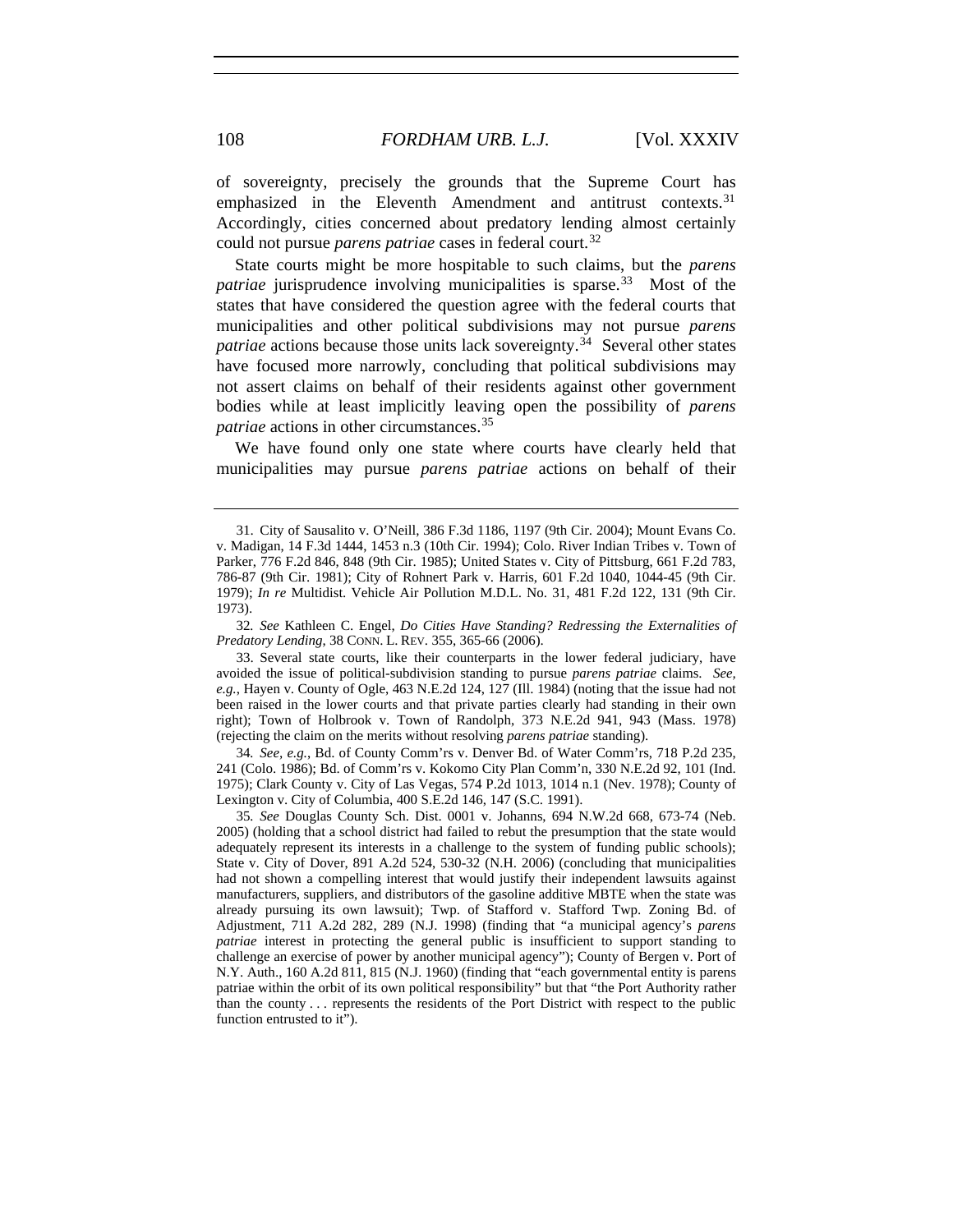residents. That state is New York, where two cases have held that local governments have authority to litigate *parens patriae* claims on behalf of their residents. In *City of New York v. Wyman*, [36](#page-9-0) the supreme court justice (the trial judge in that state) held that the city had *parens patriae* standing to challenge a state policy limiting public funding for abortions for indigent women. The city was seeking to vindicate "a two-fold public interest": a financial interest in avoiding unnecessary medical and social costs and a social interest in the health, safety, and welfare of city residents.<sup>[37](#page-9-1)</sup> The New York City charter explicitly authorized "actions in law or equity" in "any court" on behalf of "the city or any part or portion thereof, or of the people thereof," so the municipal government had *parens patriae* standing.<sup>[38](#page-9-2)</sup> Although this decision was ultimately reversed on the merits, neither the New York Court of Appeals nor the dissenter in the appellate department (which affirmed the supreme court's judgment) questioned the city's standing.[39](#page-9-3) More recently, in *Town of Riverhead v. Long Island Lighting Co.*, [40](#page-9-4) a local government was held to have *parens patriae* standing to abate a public nuisance. $41$  It is possible that other local governments that enjoy strong home-rule authority could assert *parens patriae* claims for predatory lending.<sup>[42](#page-9-6)</sup> At this point, however, it seems unlikely that very many cities could do so. $43$ 

Even though cities probably lack *parens patriae* standing to go after predatory lenders, they might well be able to sue on their own behalf to seek relief for harm to the community itself. Several courts that either did

<span id="page-9-3"></span><span id="page-9-2"></span>39*. See* City of N.Y. v. Wyman, 322 N.Y.S.2d 957, 958 (App. Div. 1971) (Steuer, J., dissenting), *rev'd*, 281 N.E.2d 180 (N.Y. 1972).

40. 685 N.Y.S.2d 792 (App. Div. 1999) (mem.).

<span id="page-9-5"></span><span id="page-9-4"></span>41. The court cited only *Snapp* in support of its conclusion that the town could sue on behalf of its residents. *Id.* at 793. *But see* Inc. Vill. of Northport v. Town of Huntington, 604 N.Y.S.2d 587, 589 (App. Div. 1993) (finding no *parens patriae* standing where a local government simply aggregated "a collection of private suits" that did not assert quasisovereign interests but allowing village trustees to sue as individual residents of the community).

42. For further discussion of home rule, see *infra* Part III.

<span id="page-9-7"></span><span id="page-9-6"></span>43. An Illinois court has characterized "home rule units" (such as the City of Chicago) as "quasi-sovereign entities." *In re* County Collector, 774 N.E.2d 832, 847 (Ill. App. Ct. 2002). One commentator has characterized this language as supporting the notion that Illinois cities may bring *parens patriae* claims. Engel, *supra* note 32, at 366. Perhaps so, but that case did not address *parens patriae*. Rather, the dispute concerned the legality of property taxes levied by the City of Chicago. The Illinois Supreme Court chose not to decide whether "home rule units" or other political subdivisions may pursue *parens patriae* actions. Hayen v. County of Ogle, 463 N.E.2d 124, 127 (Ill. 1984); *see supra* note 33.

<span id="page-9-1"></span><span id="page-9-0"></span><sup>36. 321</sup> N.Y.S.2d 695 (Sup. Ct.), *aff'd per curiam on other grounds*, 322 N.Y.S.2d 957 (App. Div. 1971), *rev'd on other grounds*, 281 N.E.2d 180 (N.Y. 1972).

<sup>37</sup>*. Id.* at 712-13.

<sup>38</sup>*. Id.* at 712.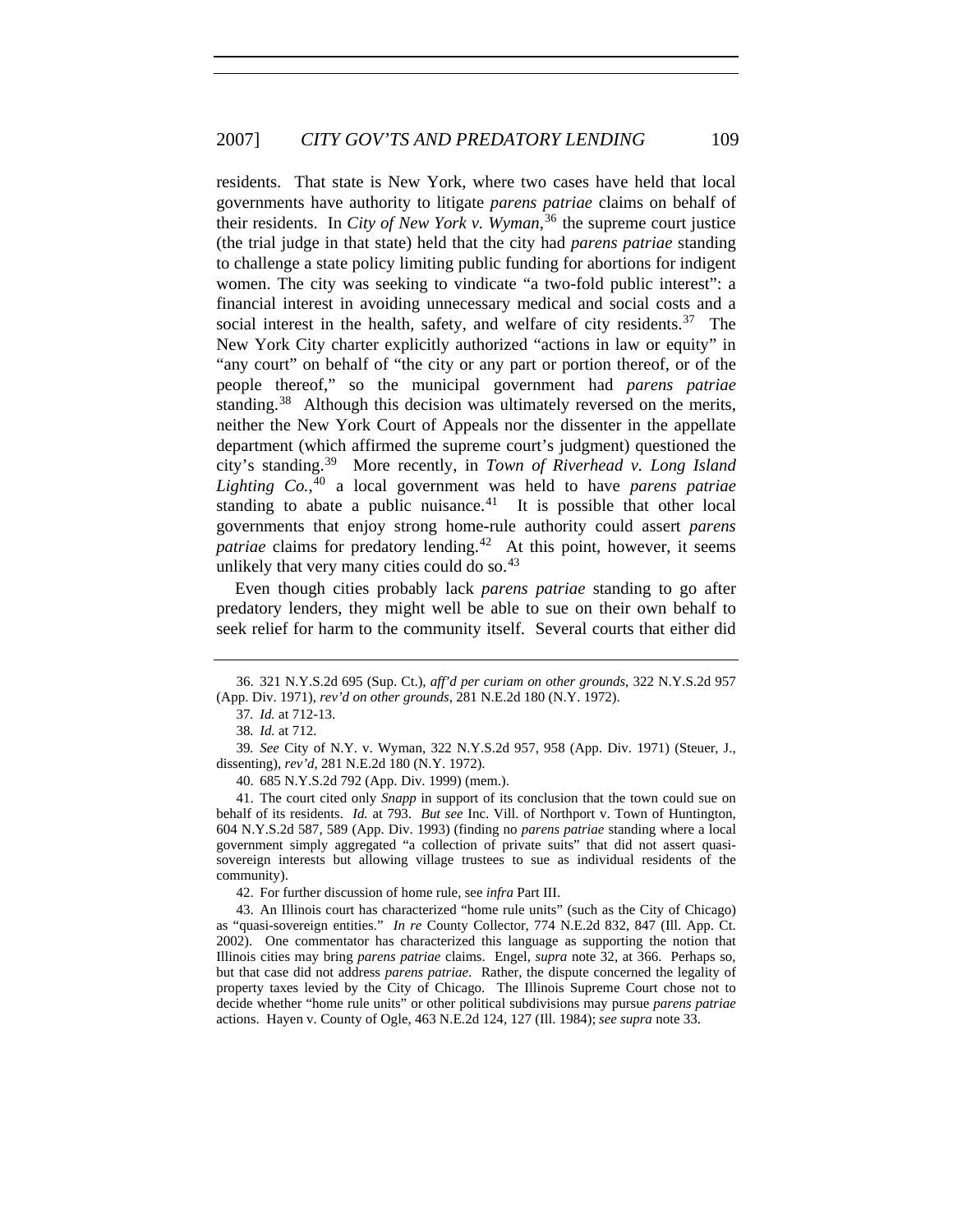not reach the *parens patriae* issue or concluded that political subdivisions had no such authority nonetheless have held that those governmental units had standing in their own right. Most recently, the Ninth Circuit, in *City of*  Sausalito v. O'Neill,<sup>[44](#page-10-0)</sup> held that a municipality had standing to challenge the adequacy of an environmental impact statement about plans to develop a former military base. Although the city lacked sovereignty and thus could not sue as *parens patriae*, [45](#page-10-1) it did have standing to assert various harms to its proprietary interests. Among those proprietary harms were increased traffic congestion that would raise management and traffic safety concerns, disrupt the community's aesthetic appeal, reduce its tax revenues, impair air quality, increase air pollution, and degrade local parks, trails, and shore areas.<sup>[46](#page-10-2)</sup> Similarly, the D.C. Circuit, in *City of Olmsted Falls v. FAA*, [47](#page-10-3) did not resolve the question of *parens patriae* standing in a suburb's challenge to the approval of a runway improvement project at Cleveland Hopkins International Airport because the suburb had asserted harm to its own economic interests, which was sufficient to confer standing.<sup>[48](#page-10-4)</sup>

State courts have reached similar conclusions. Two Colorado cases illustrate the point. In *Board of County Commissioners v. Denver Board of*  Water Commissioners,<sup>[49](#page-10-5)</sup> the state supreme court ruled that suburban counties lacked *parens patriae* standing but could sue in their own right to force the Denver water agency to continue supplying water on favorable terms.[50](#page-10-6) More recently, in *Board of County Commissioners v. City of Denver*, [51](#page-10-7) a state appellate court held that suburban governments could sue as direct parties to a contract limiting noise levels at the Denver International Airport even though the suburbs could not pursue *parens* 

<sup>44. 386</sup> F.3d 1186 (9th Cir. 2004).

<sup>45</sup>*. Id.* at 1197.

<sup>46</sup>*. Id.* at 1198-1200.

<sup>47. 292</sup> F.3d 261 (D.C. Cir. 2002).

<span id="page-10-4"></span><span id="page-10-3"></span><span id="page-10-2"></span><span id="page-10-1"></span><span id="page-10-0"></span><sup>48</sup>*. Id.* at 268. *See also* Mount Evans Co. v. Madigan, 14 F.3d 1444, 1451-53 (10th Cir. 1994) (holding that a county had standing, based on loss of revenue, to challenge the U.S. Forest Service's decision not to rebuild an income-generating structure that had been destroyed by a fire); Colo. River Indian Tribes v. Town of Parker, 776 F.2d 846, 848-49 (9th Cir. 1985) (concluding that the town had standing, based on diminished sales tax revenue, to challenge the tribe's regulation of liquor sales on land within the town); *cf.* City of Rohnert Park v. Harris, 601 F.2d 1040, 1044-45 (9th Cir. 1979) (finding that a city that wanted to develop its own regional shopping center lacked antitrust standing to assert its own proprietary interests in an effort to prevent a nearby community from developing a similar shopping center).

<span id="page-10-5"></span><sup>49. 718</sup> P.2d 235 (Colo. 1986).

<span id="page-10-6"></span><sup>50</sup>*. Id.* at 241.

<span id="page-10-7"></span><sup>51. 40</sup> P.3d 25 (Colo. Ct. App. 2001).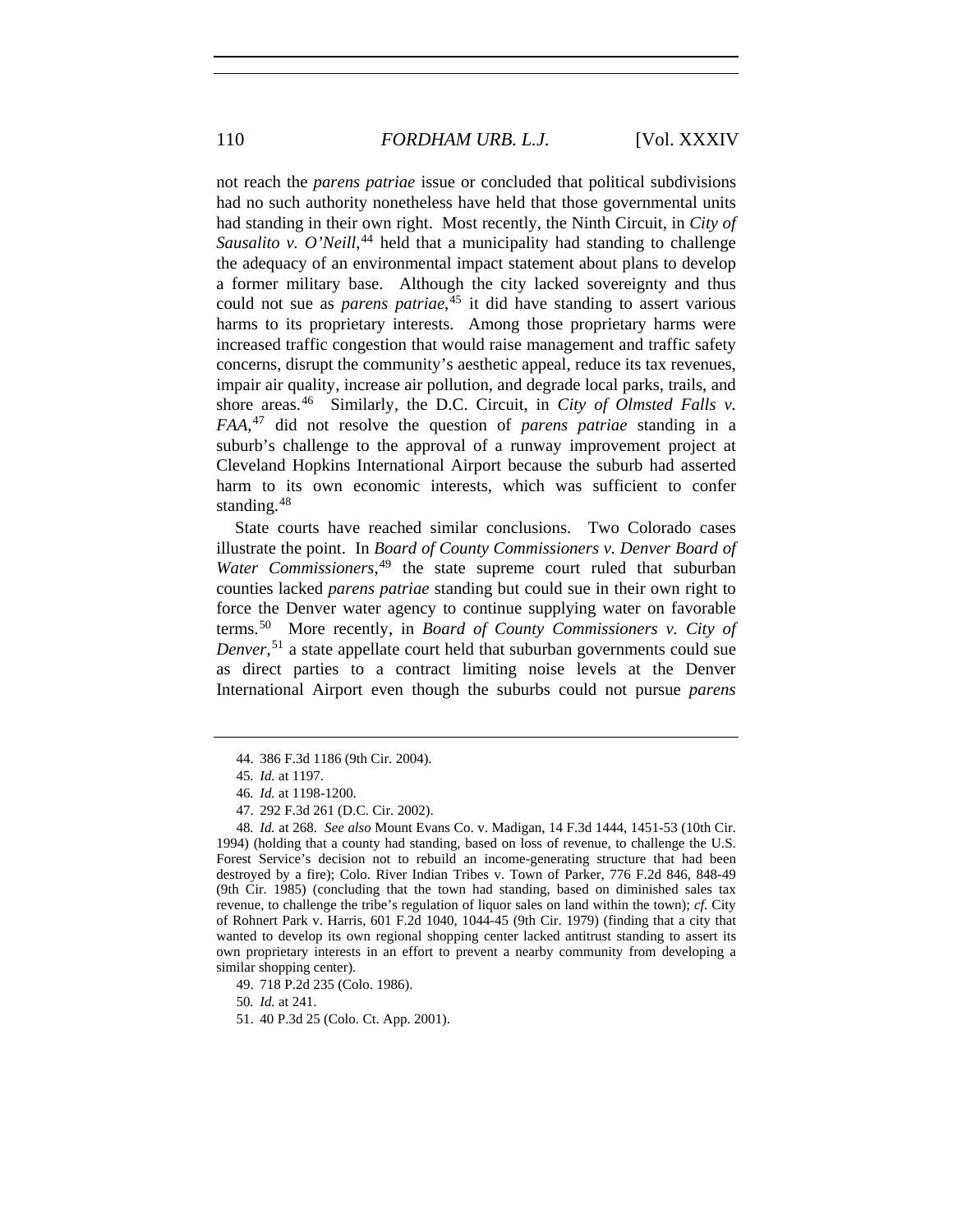#### *patriae* actions.<sup>[52](#page-11-0)</sup>

In short, cities interested in litigating predatory-lending claims will probably have to assert their own interests. To do so in federal court they will have to satisfy both constitutional and prudential requirements. The constitutional minima are that a plaintiff allege a legally cognizable "injury in fact" that is "fairly traceable" to the defendant's conduct and likely to be "redressed by a favorable decision."<sup>[53](#page-11-1)</sup> On the prudential side, a plaintiff must assert its own interests rather than those of third parties, may not sue over generalized grievances, and must be within the zone of interests protected by any statute on which it relies.<sup>[54](#page-11-2)</sup> Similar standing rules apply in many state courts, although some states have less stringent requirements in this regard.[55](#page-11-3)

One possible claim that a city might assert would be based on the Fair Housing Act.<sup>[56](#page-11-4)</sup> As relevant to predatory lending, that statute prohibits racial discrimination in residential real estate transactions, including the financing of such transactions.<sup>[57](#page-11-5)</sup> Because predatory lending disproportionately affects persons of color,<sup>[58](#page-11-6)</sup> it is possible that the practice might violate the Fair Housing Act. This suggestion raises two questions: (1) do cities have standing to sue under the Fair Housing Act, and (2) may a Fair Housing Act plaintiff prevail on a disparate-impact theory? The answer to both questions is a qualified yes.

<sup>52</sup>*. Id.* at 32.

<span id="page-11-1"></span><span id="page-11-0"></span><sup>53</sup>*. See, e.g.*, Friends of the Earth, Inc. v. Laidlaw Envtl. Servs. (TOC), Inc., 528 U.S. 167, 180-81 (2000); Lujan v. Defenders of Wildlife, 504 U.S. 555, 560-61 (1992).

<span id="page-11-2"></span><sup>54</sup>*. See, e.g.*, Allen v. Wright, 468 U.S. 737, 751 (1984); Valley Forge Christian Coll. v. Ams. United for Separation of Church and State, Inc., 454 U.S. 464, 474-75 (1982); Warth v. Seldin, 422 U.S. 490, 499-500 (1975).

<span id="page-11-3"></span><sup>55.</sup> States are free to apply more permissive rules for standing in cases involving federal questions. ASARCO, Inc. v. Kadish, 490 U.S. 605, 617 (1989). Some do so. *See* Engel, *supra* note 32, at 360-61; Helen Hershkoff, *State Courts and the "Passive Virtues": Rethinking the Judicial Function*, 114 HARV. L. REV. 1833, 1835-37 (2001). For a critique of permissive state standing requirements, see Michael E. Solimine, *Recalibrating Justiciability in Ohio Courts*, 51 CLEV. ST. L. REV. 531, 541-50 (2004).

<span id="page-11-5"></span><span id="page-11-4"></span><sup>56. 42</sup> U.S.C. §§ 3601-3631 (2000).

<sup>57.</sup> Section 805(a) of the Fair Housing Act provides:

It shall be unlawful for any person or other entity whose business includes engaging in residential real estate-related transactions to discriminate against any person in making available such a transaction, or in the terms or conditions of such a transaction, because of race, color, religion, sex, handicap, familial status, or national origin.

<span id="page-11-6"></span><sup>42</sup> U.S.C. § 3605(a). Section 805(b)(1) defines covered transactions to include "the making or purchasing of loans or providing other financial assistance" for the purchase, construction, improvement, repair, or maintenance of a dwelling as well as loans or other financial assistance that are "secured by residential real estate." *Id*. § 3605(b)(1).

<sup>58</sup>*. See supra* note 2 and accompanying text; Engel, *supra* note 32, at 356 & n.6.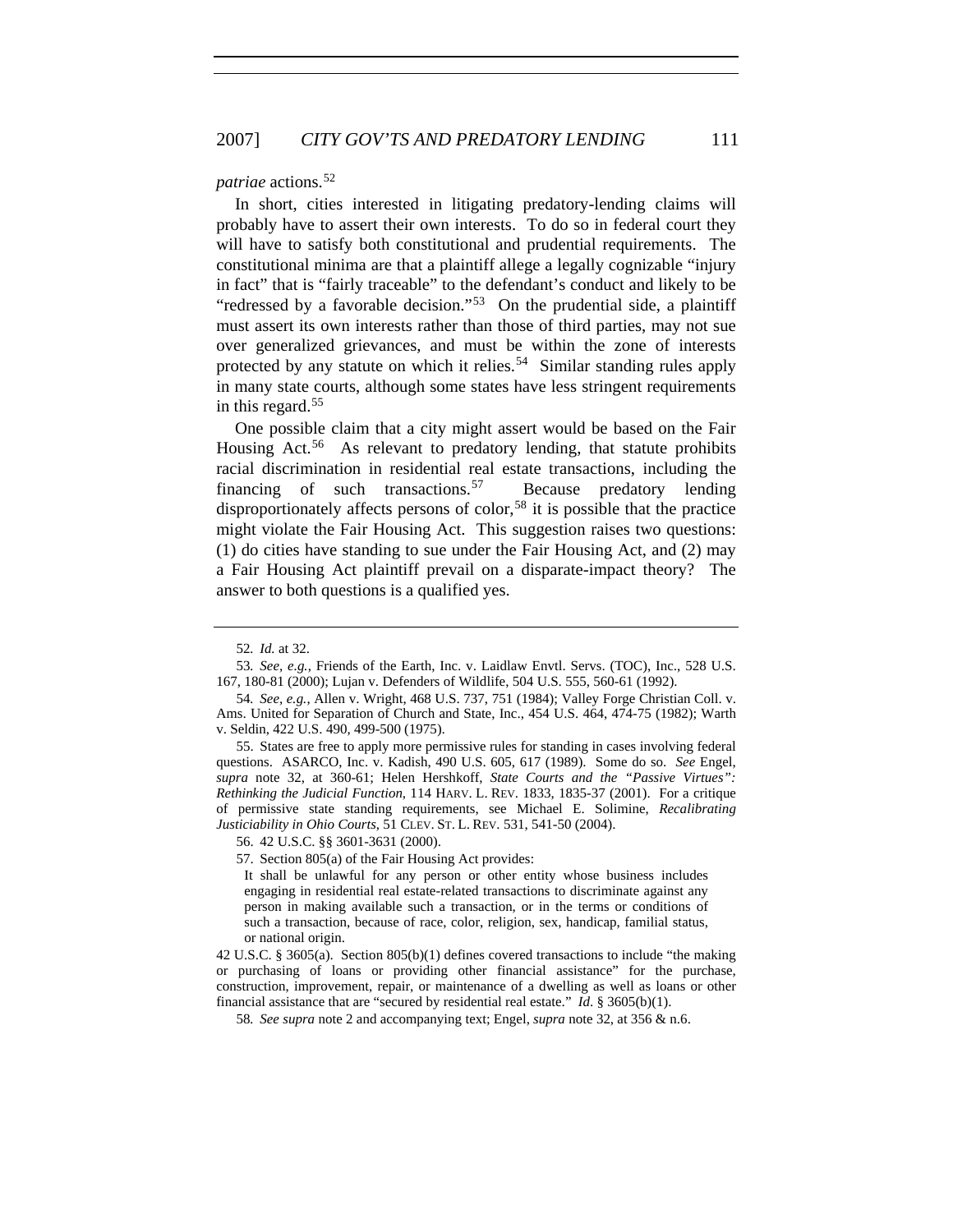As to standing, the Supreme Court held in *Gladstone, Realtors v. Village of Bellwood*[59](#page-12-0) that a municipality can sue for its own injuries that result from Fair Housing Act violations. At issue in that case were claims that real estate firms engaged in racial steering, showing African American customers homes in a twelve-by-thirteen-block section of town while showing white customers homes outside that area.<sup>[60](#page-12-1)</sup> The village argued that this practice unlawfully manipulated its housing market, undermining the stability of an integrated neighborhood and encouraging white flight.<sup>[61](#page-12-2)</sup> This in turn would reduce property values and the tax base needed to support the provision of local services.<sup>[62](#page-12-3)</sup> Although the Fair Housing Act does not refer to municipalities or other governmental institutions as potential plaintiffs, the Court held that the village could be an "aggrieved person" for purposes of the statute. The Act defines an "aggrieved person" as anyone "claim[ing] to have been injured by a discriminatory housing practice."[63](#page-12-4) Congress may "expand standing to the full extent permitted by" the Constitution<sup>[64](#page-12-5)</sup> and had in fact done so in the Fair Housing Act.<sup>[65](#page-12-6)</sup> Because the legislative branch had overridden prudential factors, standing under this statute was not limited to direct victims of discrimination. All that mattered was that the village had suffered "actual injury as a result of the defendant's conduct."[66](#page-12-7) The key question was "not who possesses the legal rights protected by [the Fair Housing Act], but whether [Bellwood was] genuinely injured by conduct that violates *someone's* [statutory] rights."[67](#page-12-8) In other words, the village had to satisfy only the constitutional test for standing: injury in fact, causation, and redressability. The complaint alleged that the real estate firms had engaged in racial discrimination that caused Bellwood to suffer a legally cognizable harm that could be rectified by a favorable judicial ruling. That was sufficient for standing.<sup>[68](#page-12-9)</sup>

<span id="page-12-9"></span><span id="page-12-8"></span><span id="page-12-7"></span>68*. Id.* at 111, 115. Elsewhere in the opinion the Court cautioned that there might be limits to the geographical scope of a neighborhood that could be encompassed by a Fair Housing Act complaint. That point appears in the discussion of the standing of individual plaintiffs. *Id.* at 114. It is not clear whether this observation applies to claims brought by

<span id="page-12-0"></span><sup>59. 441</sup> U.S. 91 (1979).

<sup>60</sup>*. Id.* at 95.

<sup>61</sup>*. Id.* at 109-10.

<sup>62</sup>*. Id.* at 110-11.

<sup>63. 42</sup> U.S.C. § 3602(i)(1) (2000).

<sup>64</sup>*. Gladstone*, 441 U.S. at 100.

<span id="page-12-6"></span><span id="page-12-5"></span><span id="page-12-4"></span><span id="page-12-3"></span><span id="page-12-2"></span><span id="page-12-1"></span><sup>65</sup>*. Id.* at 109 (holding that standing under the Fair Housing Act is "as broa[d] as is permitted by Article III of the Constitution") (quoting Trafficante v. Metro. Life Ins. Co., 409 U.S. 205, 209 (1972) (internal quotation marks omitted)).

<sup>66</sup>*. Id.* at 103 n.9.

<sup>67</sup>*. Id.*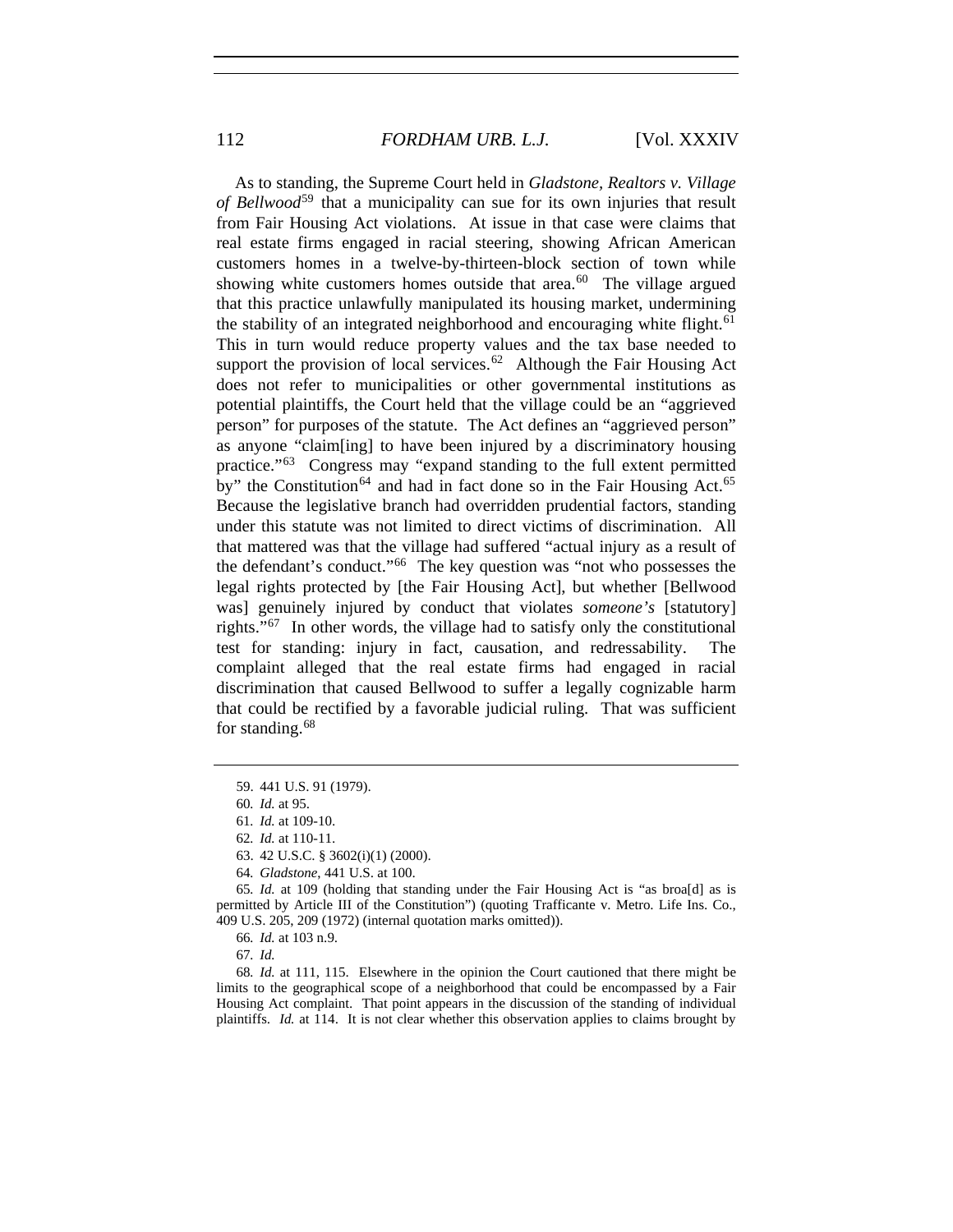As to disparate impact, the Supreme Court has never determined whether discriminatory intent is necessary to establish a Fair Housing Act claim.[69](#page-13-0) The courts of appeals have generally held that proof of discriminatory intent is not necessary, but they have taken somewhat different approaches to disparate-impact claims.<sup>[70](#page-13-1)</sup> At the same time, there is general agreement that a showing of disparate impact does not suffice to prove a statutory violation.<sup>[71](#page-13-2)</sup>

This discussion suggests that a city might have standing to assert a Fair Housing Act claim against predatory lenders. The city would have to allege that predatory lenders were engaging in racial discrimination in real estate financing and that this discrimination harmed the city financially or socially. These allegations would presumably satisfy the constitutional test for standing. The city would not have to prove that the lenders intentionally discriminated against borrowers on the basis of race, but to prevail on the merits it would have to establish a disproportionate impact on residents of color that was not sufficiently justified. The likelihood of success in such an endeavor is unclear. Suffice it to say that we have not found any reported case in which a city has advanced a Fair Housing Act claim for predatory lending.

One leading commentator has suggested that, in light of the complexity of standing doctrine, cities face potentially insurmountable obstacles to pursuing some alternative claims against predatory lending.<sup>[72](#page-13-3)</sup> Other such claims could be difficult to prove on the merits.<sup>[73](#page-13-4)</sup> For our purposes, what matters is that cities face numerous uncertainties if they decide to litigate directly against predatory lending. For this reason, many communities have chosen instead to try to regulate the practice. As the next section makes clear, that approach presents its own challenges.

cities or other political subdivisions.

<span id="page-13-0"></span><sup>69.</sup> Peter E. Mahoney, *The End(s) of Disparate Impact: Doctrinal Reconstruction, Fair Housing and Lending Law, and the Antidiscrimination Principle*, 47 EMORY L.J. 409, 425 n.54 (1998).

<span id="page-13-1"></span><sup>70</sup>*. See, e.g.*, Langlois v. Abington Hous. Auth., 207 F.3d 43, 49 (1st Cir. 2000); Huntington Branch, NAACP v. Town of Huntington, 844 F.2d 926, 934-36 (2d Cir.), *aff'd per curiam*, 488 U.S. 15 (1988); Arthur v. City of Toledo, 782 F.2d 565, 575 (6th Cir. 1986); Smith v. Town of Clarkton, 682 F.2d 1055, 1065 (4th Cir. 1982); Metro. Hous. Dev. Corp. v. Vill. of Arlington Heights, 558 F.2d 1283, 1290 (7th Cir. 1977).

<sup>71</sup>*. See, e.g.*, *Langlois*, 207 F.3d at 49-50.

<span id="page-13-4"></span><span id="page-13-3"></span><span id="page-13-2"></span><sup>72.</sup> Engel, *supra* note 32, at 378-82 (discussing fraud and unfair or deceptive practices claims).

<sup>73</sup>*. Id.* at 382-86 (discussing public nuisance and unjust enrichment).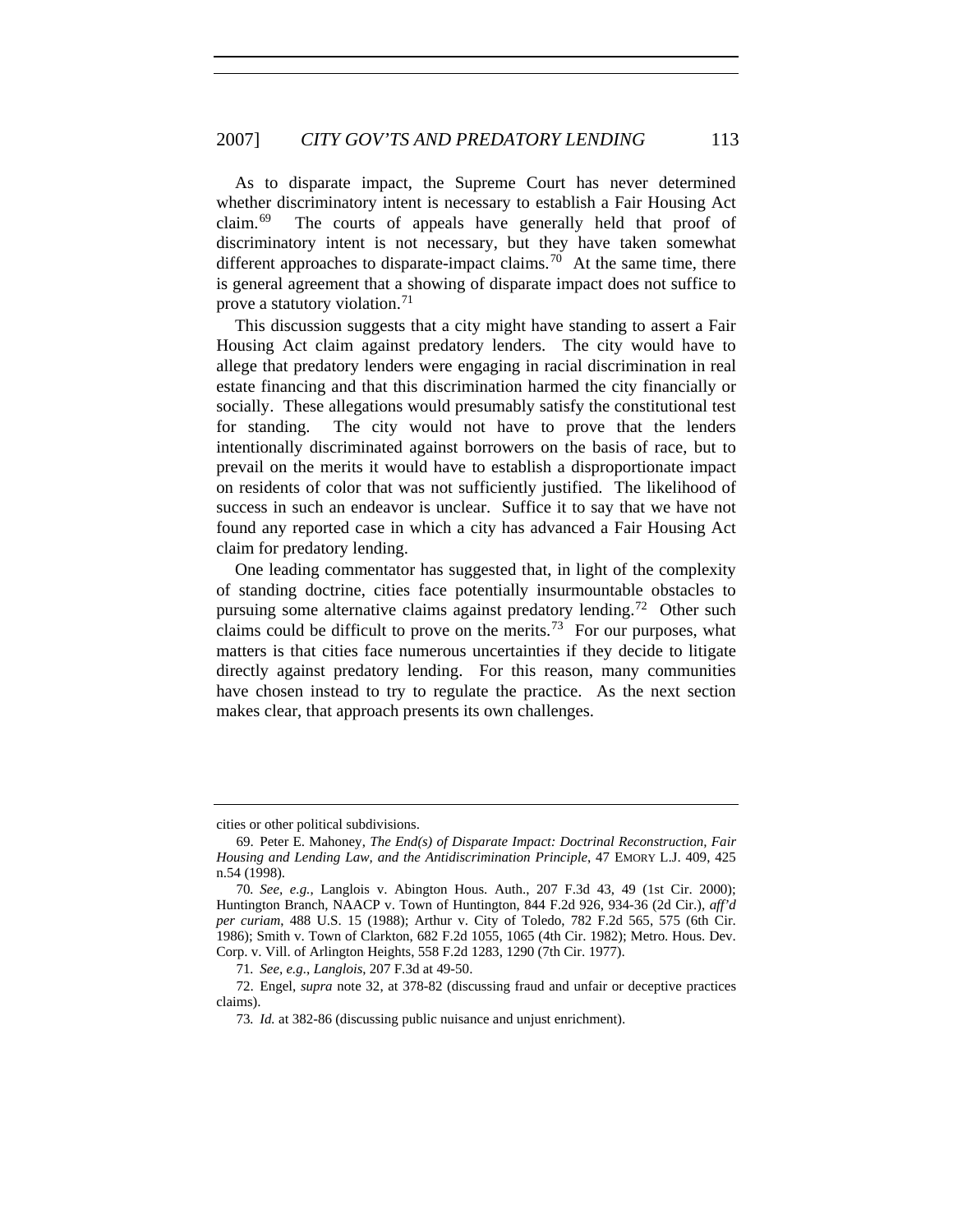#### **III. CITIES AS REGULATORS: THE MEANING AND LIMITS OF HOME RULE**

Traditionally, cities had very limited authority. Under the influential Dillon's Rule, municipalities could exercise only those powers that the state explicitly granted or that flowed by clear and necessary implication from explicit grants, with all doubts resolved against the existence of local authority.[74](#page-14-0) The restrictive approach embodied in Dillon's Rule proved to be quite controversial, because many people believe that local autonomy promotes important social and political values.<sup>[75](#page-14-1)</sup> The great majority of states eventually conferred some variant of home rule on municipalities.<sup>[76](#page-14-2)</sup> Even when cities have home rule, however, state law might preempt local initiatives. This section focuses on state preemption of local ordinances, with particular reference to cases that have resulted in reported judicial

 The Supreme Court similarly held that cities, as creatures of the state, generally enjoyed no federal constitutional protections against the states. *See* Hunter v. City of Pittsburgh, 207 U.S. 161, 178-79 (1907) ("The state, . . . at its pleasure, may modify or withdraw [any governmental] powers [it has entrusted to municipal corporations] . . . with or without the consent of the [city's] citizens, or even against their protest.").

<span id="page-14-1"></span>75. Supporters note that home rule promotes democratic participation, facilitates the adoption of public policies that take account of local needs and local opinion, promotes and enhances a sense of community, and affords opportunities for reform and innovation. *See* Richard Briffault, *Home Rule for the Twenty-first Century*, 36 URB. LAW. 253, 258-60 (2004).

<span id="page-14-0"></span><sup>74</sup>*. See* JOHN F. DILLON, TREATISE ON THE LAW OF MUNICIPAL CORPORATIONS § 55, at 101-02 (2d ed. 1872) ("It is a general and undisputed proposition of law that a municipal corporation possesses, and can exercise, the following powers, and no others: First, those granted in *express words*; second, those *necessarily or fairly implied* in, or *incident* to, the powers expressly granted; third, those *essential* to the declared objects and purposes of the corporation—not simply convenient, but indispensable."); *see also* JOHN F. DILLON, COMMENTARIES ON THE LAW OF MUNICIPAL CORPORATIONS § 237, at 448-49 (5th ed. 1911) ("It is a general and undisputed proposition of law that *a municipal corporation possesses and can exercise the following powers, and no others*: First, those granted in *express words*; second, those *necessarily or fairly implied* in, or *incident* to, the powers expressly granted; third, those *essential* to the declared objects and purposes of the corporation—not simply convenient, but indispensable." ) (internal citations omitted).

<span id="page-14-2"></span><sup>76.</sup> Prominent scholars disagree over the extent to which home rule actually empowers cities and whether municipal autonomy necessarily promotes the public interest. *Compare* Gerald E. Frug, *The City as a Legal Concept*, 93 HARV. L. REV. 1057 (1980) (contending that the legal authority of cities remains unacceptably weak), *with* Richard Briffault, *Our Localism: Part I—The Structure of Local Government Law*, 90 COLUM. L. REV. 1 (1990) (arguing that home rule prevents effective regional approaches to social problems and aggravates many of them), *and* Richard Briffault, *Our Localism: Part II—Localism and Legal Theory*, 90 COLUM. L. REV. 346 (1990) (criticizing unquestioning support for local autonomy); *see also* David J. Barron, *Reclaiming Home Rule*, 116 HARV. L. REV. 2255 (2003) (suggesting that home rule embodies a complex mixture of both grants and limitations on local authority).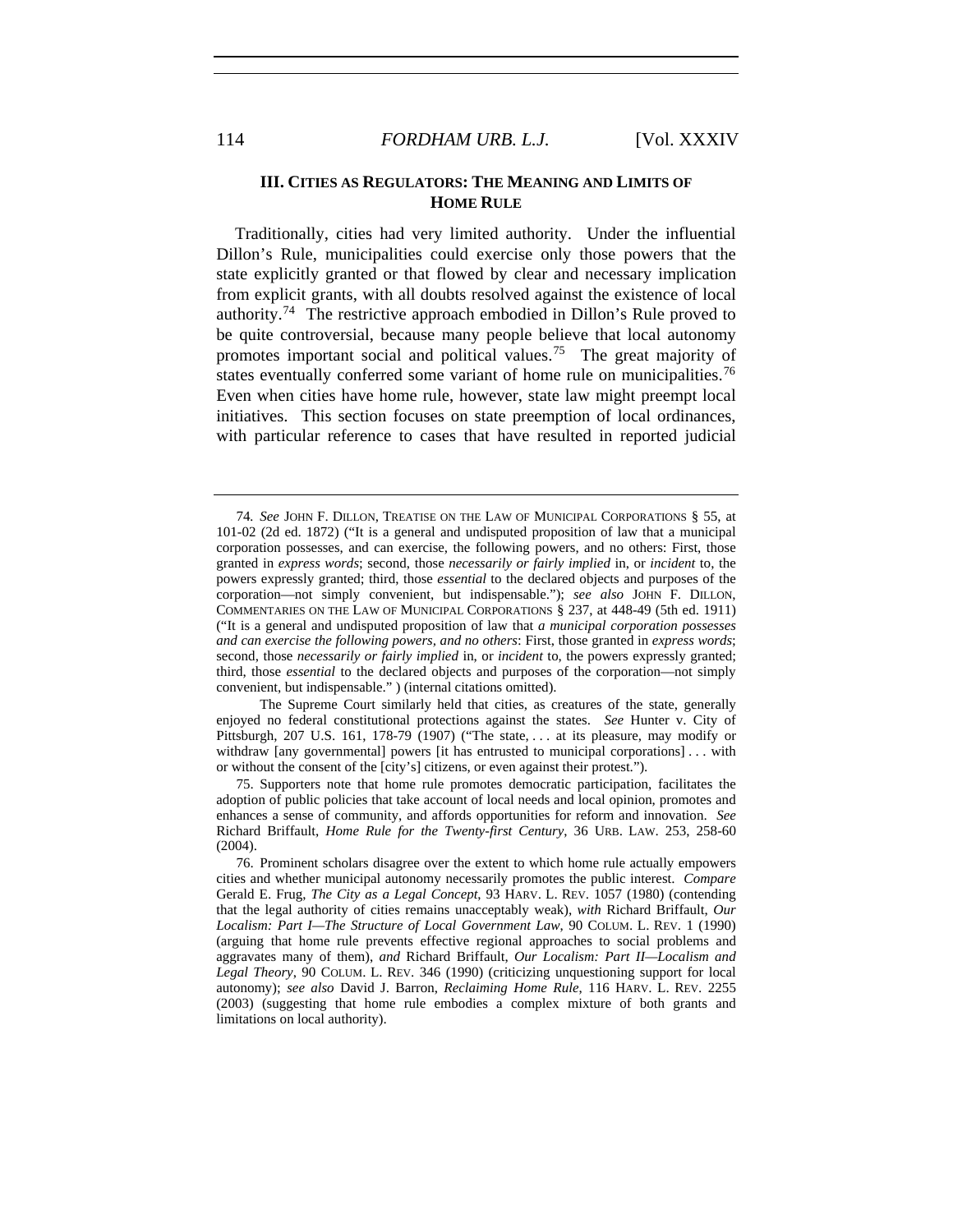decisions.[77](#page-15-0)

Since North Carolina enacted its pioneering predatory lending law in 1999,[78](#page-15-1) almost twenty cities and other local governments have considered similar proposals.<sup>[79](#page-15-2)</sup> Almost all of the measures that passed faced immediate legal challenges as well as efforts to obtain preemptive state legislation.<sup>[80](#page-15-3)</sup> Courts in three large states—New York, California, and Ohio—have issued published decisions addressing the question of state preemption of local predatory lending ordinances. The New York and California courts ruled against the cities, but the situation in Ohio is more complex: the state's appellate courts have taken divergent approaches to the issue, but a recent supreme court ruling has found two municipal ordinances to be preempted by state law. These decisions suggest that, at the very least, local laws and policies face a high likelihood of frustration if opponents can influence state authorities to act.

The first of the state preemption cases, *Mayor of New York v. Council of New York*, [81](#page-15-4) invalidated an ordinance that forbade the city from doing business with predatory lenders.  $82$  The court held that the state's banking

<span id="page-15-2"></span>79*. See* Giang Ho & Anthony Pennington-Cross, *The Impact of Local Predatory Lending Laws*, app. B, at 44 (Fed. Reserve Bank of St. Louis Working Paper No. 2005- 049B, 2005), *available at* http://research.stlouisfed.org/wp/2005/2005-049.pdf.

<span id="page-15-3"></span>80. In Philadelphia, for example, opponents filed suit in state court. Even before the court could rule on the ordinance's validity, the state legislature enacted its own bill that expressly preempted all municipal regulation of predatory lending. *See* Kimm Tynan, Note, *Pennsylvania Welcomes Predatory Lenders: Pennsylvania's Act 55 Preempts Philadelphia's Tough Ordinance But Provides Little Protection for Vulnerable Borrowers*, 34 RUTGERS L.J. 837, 872-84 (2003). Meanwhile, in Atlanta, a trial court enjoined the enforcement of a local ordinance; the state legislature subsequently passed its own bill that preempted municipal initiatives. *See* Azmy, *supra* note 77, at 362 n.348; Anne-Marie Motto, Note, *Skirting the Law: How Predatory Mortgage Lenders Are Destroying the American Dream*, 18 GA. ST. U. L. REV. 859, 896 n.298 (2002) (citing Milo Ippolito, *Finance Statutes Defeated in Courts*, ATLANTA J. CONST., Nov. 3, 2001, at 4H).

81. 780 N.Y.S.2d 266 (Sup. Ct. 2004).

<span id="page-15-5"></span><span id="page-15-4"></span>82. The case arose in an odd posture: the city council passed the ordinance over the mayor's veto, after which the mayor sought a declaratory judgment that the ordinance was invalid so that he would not have to enforce the measure. *Id.* at 269 & n.1. This was not the only recent legal dispute between the mayor and the city council over the validity and enforceability of a New York City ordinance. Another dispute involved the validity of a measure (also enacted over a mayoral veto) forbidding the city from contracting with businesses that fail to provide benefits to registered domestic partners of their employees equal to those afforded to the spouses of their married workers. *See* Council of N.Y. v. Bloomberg, 846 N.E.2d 433, 435 (N.Y. 2006). The complexity of those issues is reflected

<span id="page-15-0"></span><sup>77.</sup> More than two dozen states have enacted predatory lending laws. Local governments had not acted in most of those states, so preemption was not always at issue. For a summary of the provisions of the state laws, see Baher Azmy, *Squaring the Predatory Lending Circle*, 57 FLA. L. REV. 295, 361-78 (2005).

<span id="page-15-1"></span><sup>78.</sup> N.C. GEN. STAT. ANN. §§ 24-1.1E, 24-10.2 (West 2004); *see supra* note 5 (citing evaluations of this measure).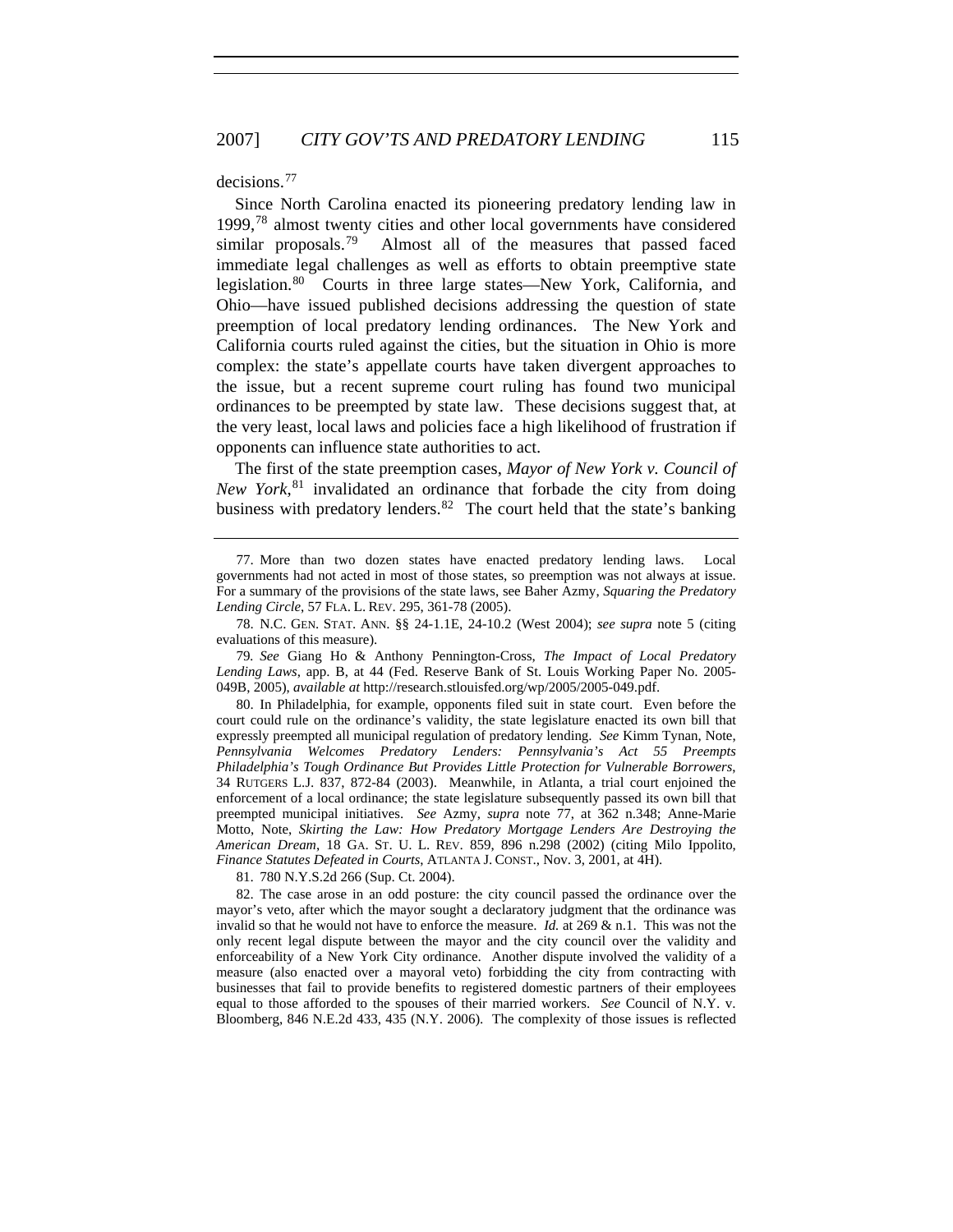law, which included specific provisions dealing with "high-cost" loans, preempted the ordinance. $83$  The opinion suggests two separate grounds for preemption: field and conflict. As to the former, the state statute was "a comprehensive regulatory scheme" that occupied the entire field.<sup>[84](#page-16-1)</sup> Indeed, the banking law specifically "provide[d] for 'uniform regulation of the residential mortgage lending process."<sup>[85](#page-16-2)</sup> Accordingly, the absence of language expressly preempting local predatory lending measures could not save the ordinance; the detailed state law suggested that there was no room for local legislation relating to predatory lending.<sup>[86](#page-16-3)</sup> As to the latter, the city ordinance contained provisions that were "in substantial conflict" with the state law and would therefore "disrupt the operation" of that statute.<sup>[87](#page-16-4)</sup>

Just over a year later, a closely divided California Supreme Court, in *American Financial Services Ass'n v. City of Oakland*, [88](#page-16-5) ruled that state law preempted another predatory lending ordinance. Both measures directly regulated home loans.<sup>[89](#page-16-6)</sup> Oakland's ordinance was stricter than the California statute.<sup>[90](#page-16-7)</sup> Notwithstanding that difference, the majority relied on field preemption and only indirectly addressed conflict preemption. The state had implicitly occupied the field. Therefore, despite the absence of language of express preemption, the state measure left no room for local regulation. $91$  The state, rather than local governments, traditionally had regulated mortgage lending even before the adoption of the predatory lending law.<sup>[92](#page-16-9)</sup> Moreover, statewide regulation was essential. The housing market was "critical" to the California economy, and statewide regulation was "essential" because mortgage-backed securities were sold nationwide.<sup>[93](#page-16-10)</sup> Allowing municipalities to set their own standards would

85*. Id.* at 273-74 (quoting N.Y. BANKING LAW § 589 (McKinney 2006)).

<span id="page-16-4"></span><span id="page-16-3"></span><span id="page-16-2"></span>87*. Id.* at 275. The court also held that the city ordinance was "substantially" preempted by federal law. *Id.* at 276; *see infra* notes 150-57 and accompanying text.

88. 104 P.3d 813 (Cal. 2005).

89. The state law was enacted eight days after the ordinance. *Id.* at 815.

<span id="page-16-8"></span><span id="page-16-7"></span><span id="page-16-6"></span><span id="page-16-5"></span>90. For example, the Oakland ordinance applied to holders in due course, prohibited most prepayment penalties, and required either that borrowers be provided with loan counseling or that they explicitly waive such counseling. The state law did not apply to holders in due course, permitted prepayment penalties, and required only that borrowers be encouraged to seek loan counseling. *See id.* at 819.

in the close division in the New York Court of Appeals, which split 4-3 in that case. *Id.* at 447.

<span id="page-16-1"></span><span id="page-16-0"></span><sup>83.</sup> The state law was adopted shortly after the mayor vetoed the ordinance. *Mayor of New York*, 780 N.Y.S.2d at 274.

<sup>84</sup>*. Id.*

<sup>86</sup>*. Id.* at 274.

<span id="page-16-10"></span><span id="page-16-9"></span><sup>91</sup>*. Id.* at 820.

<sup>92</sup>*. Id.* at 822.

<sup>93</sup>*. Id.* at 823.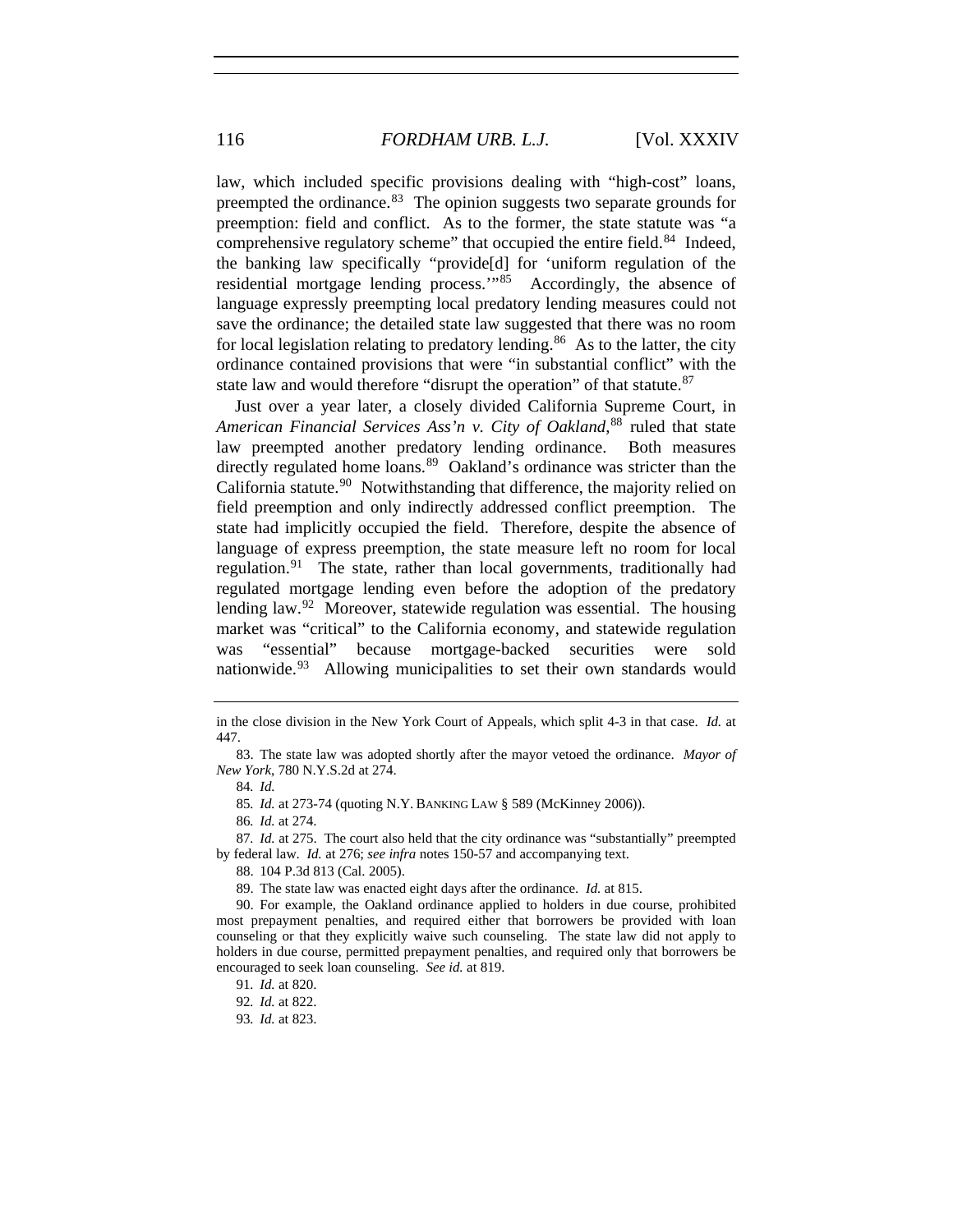undermine the "centralized and uniform" rules necessary for the economic welfare of all California residents.<sup>[94](#page-17-0)</sup>

Everyone involved in the Oakland case, including the city and the dissenting justices in this 4-3 decision, agreed that the state had a powerful interest in predatory lending.<sup>[95](#page-17-1)</sup> This consensus mattered, because the California Constitution allows local governments to "make and enforce . . . all local, police, sanitary, and other ordinances and regulations not in conflict with general laws"<sup>[96](#page-17-2)</sup> and also permits home rule communities to "make and enforce all ordinances and regulations in respect to municipal affairs, . . . and in respect to other matters they shall be subject to general laws."<sup>[97](#page-17-3)</sup> If predatory lending was not a municipal affair but rather a question of statewide concern, the case turned on whether the Oakland ordinance conflicted with the state law.

Disagreement centered on the strength of the evidence that the legislature had implicitly preempted local initiatives and on whether the state's regulatory interest was sufficiently powerful to trump the city's interest in dealing with the adverse social and economic consequences of the practice within its own borders. The dissenters emphasized undisputed evidence in the legislative history that mortgage lenders had strongly and unsuccessfully lobbied for language expressly preempting measures such as the Oakland ordinance.<sup>98</sup> In fact, that measure was specifically In fact, that measure was specifically discussed in a state senate committee hearing.<sup>[99](#page-17-5)</sup> In the end, supporters of the bill that the legislature ultimately enacted chose to say nothing at all about preemption for fear that including such a provision would doom the measure.<sup>[100](#page-17-6)</sup> This evidence strongly suggested that the legislature had not implicitly preempted the Oakland ordinance.<sup>[101](#page-17-7)</sup> Moreover, the city had persuasive grounds for adopting its own rules to supplement the state's approach to predatory lending. The practice was unusually common in Oakland, disadvantaging both the borrowers who were victimized by abusive practices and the community as a whole. $102$  Under the

<sup>94</sup>*. Id.* at 825.

<span id="page-17-3"></span><span id="page-17-2"></span><span id="page-17-1"></span><span id="page-17-0"></span><sup>95</sup>*. Id.* at 820 (noting that the city "reasonably concedes regulation of predatory practices in mortgage lending is one of statewide concern"); *id.* at 832 (George, C.J., dissenting) (observing that "regulation of predatory lending undoubtedly is an area of statewide concern").

<sup>96.</sup> CAL. CONST. art. XI, § 7.

<sup>97.</sup> *Id.* § 5(a).

<sup>98</sup>*. City of Oakland*, 104 P.3d at 830-31 (George, C.J., dissenting).

<sup>99</sup>*. Id.* at 830.

<span id="page-17-6"></span><span id="page-17-5"></span><span id="page-17-4"></span><sup>100</sup>*. Id.* at 831.

<span id="page-17-7"></span><sup>101</sup>*. Id.*

<span id="page-17-8"></span><sup>102</sup>*. Id.* at 832-33.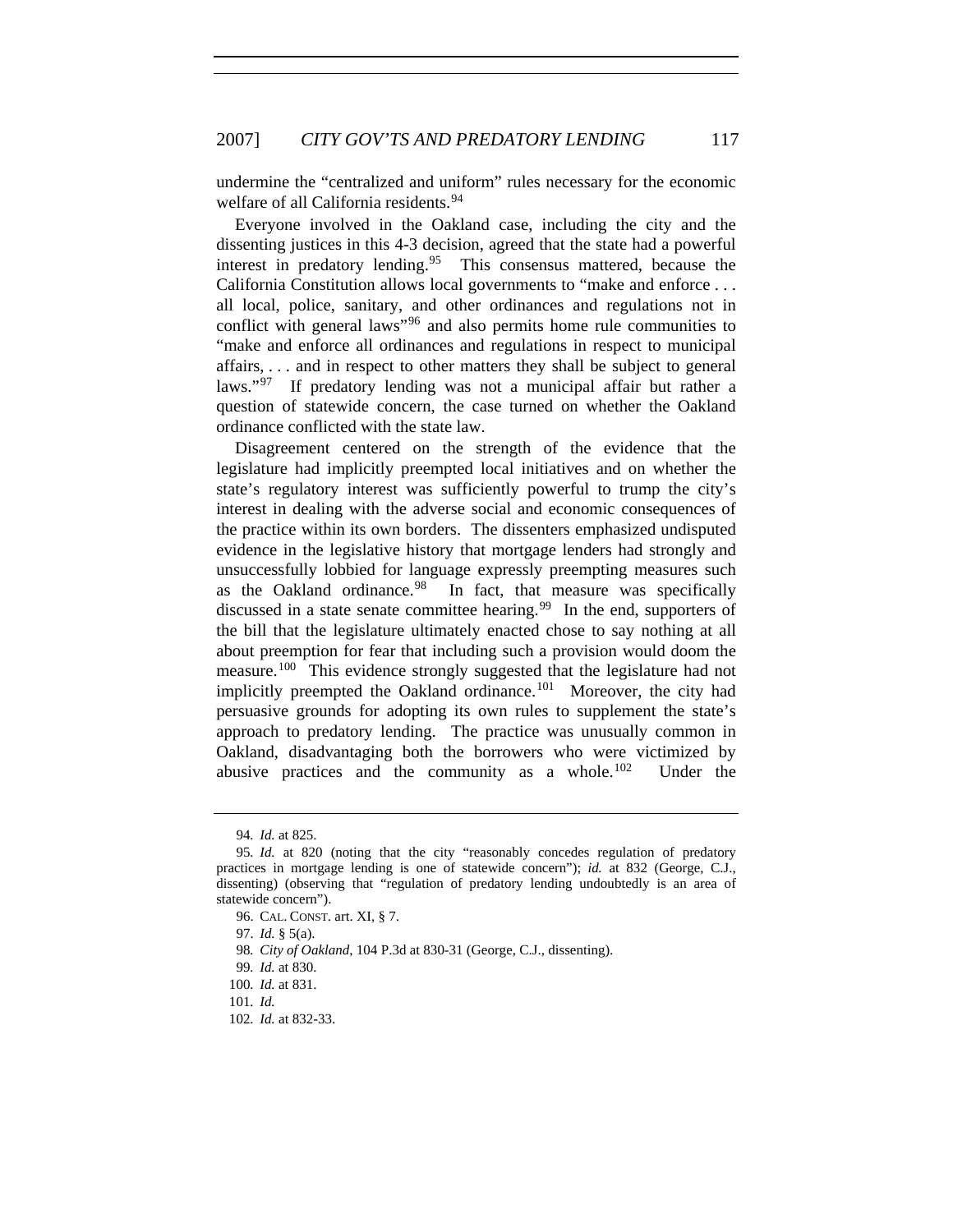circumstances, it was at least as plausible to conclude that the legislature intended to establish minimum statewide standards that local governments could supplement as to find an unarticulated intention to preempt the entire field of predatory lending regulation.<sup>[103](#page-18-0)</sup> The Oakland ordinance did not "undermine" or "subvert" state regulations but simply afforded "additional protections" to city residents who were "especially vulnerable" to the shady practices of predatory lenders.[104](#page-18-1)

The majority rejected both lines of this analysis. First, this was a case of implied preemption.<sup>[105](#page-18-2)</sup> Determining whether the legislature implicitly preempted local measures must be inferred not simply from the statutory text but also from the nature, purpose, and scope of the state regulatory scheme.<sup>[106](#page-18-3)</sup> Any other approach would effectively eliminate the entire doctrine of implied preemption.<sup>107</sup> Second, the structure and purpose of the state law showed that it left no room for local regulation. Allowing more stringent city ordinances would discourage legitimate subprime lenders from making loans and either increase the cost or eliminate the availability of such loans to lower-income borrowers.<sup>[108](#page-18-5)</sup> The nature of the problem suggested a need for "centralized and uniform" rules, which in turn undercut the argument that the state statute set minimum standards that cities could augment. $109$ 

We need not determine which side had the better of the arguments. For present purposes, it suffices that in California, as in New York, courts have held that state laws preempt city ordinances addressing predatory lending. The situation in Ohio has been somewhat settled until very recently. The applicable home rule guarantee in that state provides: "Municipalities shall have authority to exercise all powers of local self-government and to adopt and enforce within their limits such local police, sanitary and other similar regulations, as are not in conflict with general laws."[110](#page-18-7) Three large cities in the Buckeye State have adopted predatory lending ordinances; different districts of the Ohio Court of Appeals have reached divergent conclusions about the validity of those ordinances; the Ohio Supreme Court recently held that two of those ordinances were unconstitutional.

<span id="page-18-0"></span><sup>103</sup>*. Id.* at 834.

<span id="page-18-1"></span><sup>104</sup>*. Id.* at 835.

<span id="page-18-2"></span><sup>105</sup>*. Id.* at 820 (majority opinion).

<span id="page-18-3"></span><sup>106</sup>*. Id.* at 826-27.

<sup>107</sup>*. Id.* at 827.

<span id="page-18-6"></span><span id="page-18-5"></span><span id="page-18-4"></span><sup>108</sup>*. Id.* at 824.

<sup>109</sup>*. Id.* at 825.

<span id="page-18-7"></span><sup>110.</sup> OHIO CONST. art. XVIII, § 3.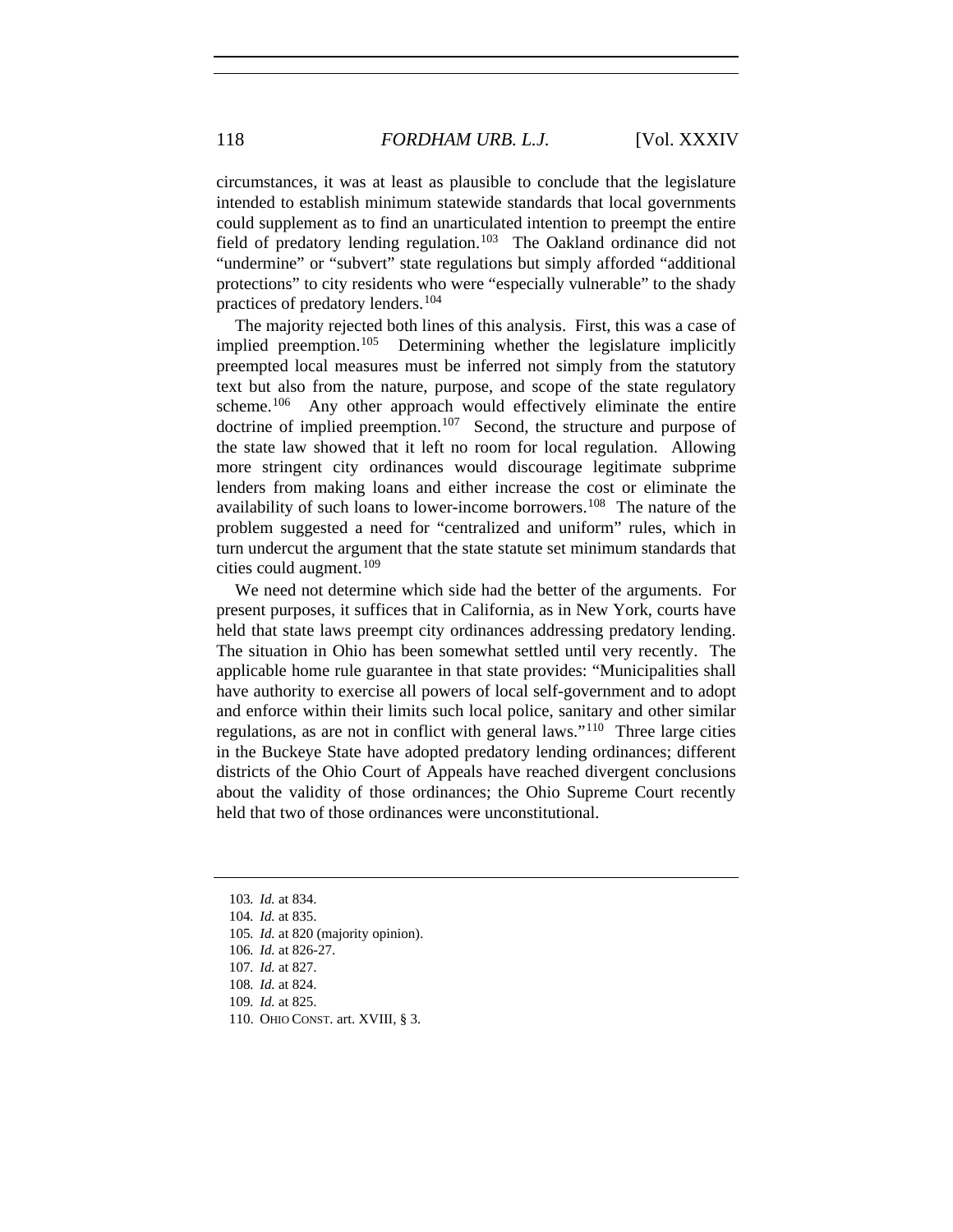The first Ohio decision came in *City of Dayton v. State*, [111](#page-19-0) in which the Ohio Court of Appeals for the Second District found a local ordinance to be preempted by state law. As in Oakland and New York City, Dayton adopted its predatory lending ordinance before the state legislature enacted a statute dealing with the same subject.<sup>[112](#page-19-1)</sup> Shortly after the state law became effective, the city sought a declaratory judgment that the statute's preemption provision violated the home rule provision of the Ohio Constitution.<sup>113</sup> The appellate court first concluded that Davton's The appellate court first concluded that Dayton's predatory lending ordinance did not deal with a matter of "local selfgovernment" within the meaning of the constitutional home rule guarantee, but rather with "the use of police powers."<sup>[114](#page-19-3)</sup> Applying a two-part test, the court went on to hold that the preemption provision of the state statute was a general law and that the Dayton ordinance conflicted with it, so the local measure had to give way. $^{115}$  $^{115}$  $^{115}$ 

First, the state preemption provision satisfied the applicable four-part test for general laws.<sup>[116](#page-19-5)</sup> That measure was part of a comprehensive bill that addressed many aspects of predatory lending. Gaps and possible imperfections in that bill did not render it less than comprehensive.<sup>[117](#page-19-6)</sup> Moreover, the statute applied throughout the state, dealt with the police power, and established a general rule of conduct.<sup>[118](#page-19-7)</sup>

Second, although the home rule provision allows cities to adopt stricter regulations than the state,  $119$  Dayton's ordinance conflicted in several particulars with the state law. The only example the court cited was the annual percentage rate ("APR") for loans defined as predatory. The state law defined as predatory those loans with an APR that exceeds the yield on benchmark Treasury bills by more than ten percentage points, $120$  while

<sup>111. 813</sup> N.E.2d 707 (Ohio Ct. App. 2004).

<span id="page-19-1"></span><span id="page-19-0"></span><sup>112</sup>*. Id.* at 710; *see also supra* note 81 and accompanying text (discussing New York City and New York State); *supra* text accompanying notes 98-99 (discussing Oakland and California). City ordinances in other states also seem to have stimulated state action. *See supra* note 80 (discussing ordinances in Philadelphia and Atlanta that apparently led to the passage of state laws in Pennsylvania and Georgia).

<span id="page-19-2"></span><sup>113</sup>*. City of Dayton*, 813 N.E.2d at 712. For the language of the home rule provision, see *supra* text accompanying note 110.

<sup>114</sup>*. City of Dayton*, 813 N.E.2d at 714.

<span id="page-19-6"></span><span id="page-19-5"></span><span id="page-19-4"></span><span id="page-19-3"></span><sup>115</sup>*. Id.* at 722, 725. Before getting to the two-part test, the court extensively reviewed and found it impossible to resolve the Ohio Supreme Court's conflicting rulings about the meaning of "statewide concern" and preemption. *Id.* at 714-21, 721-22.

<sup>116</sup>*. See* City of Canton v. State, 766 N.E.2d 963, 964-65 (syl.), 968 (Ohio 2002).

<sup>117</sup>*. City of Dayton*, 813 N.E.2d at 723.

<span id="page-19-8"></span><span id="page-19-7"></span><sup>118</sup>*. Id.* at 724.

<sup>119</sup>*. Id.* at 725-26.

<span id="page-19-9"></span><sup>120</sup>*. Id.* at 711, 725.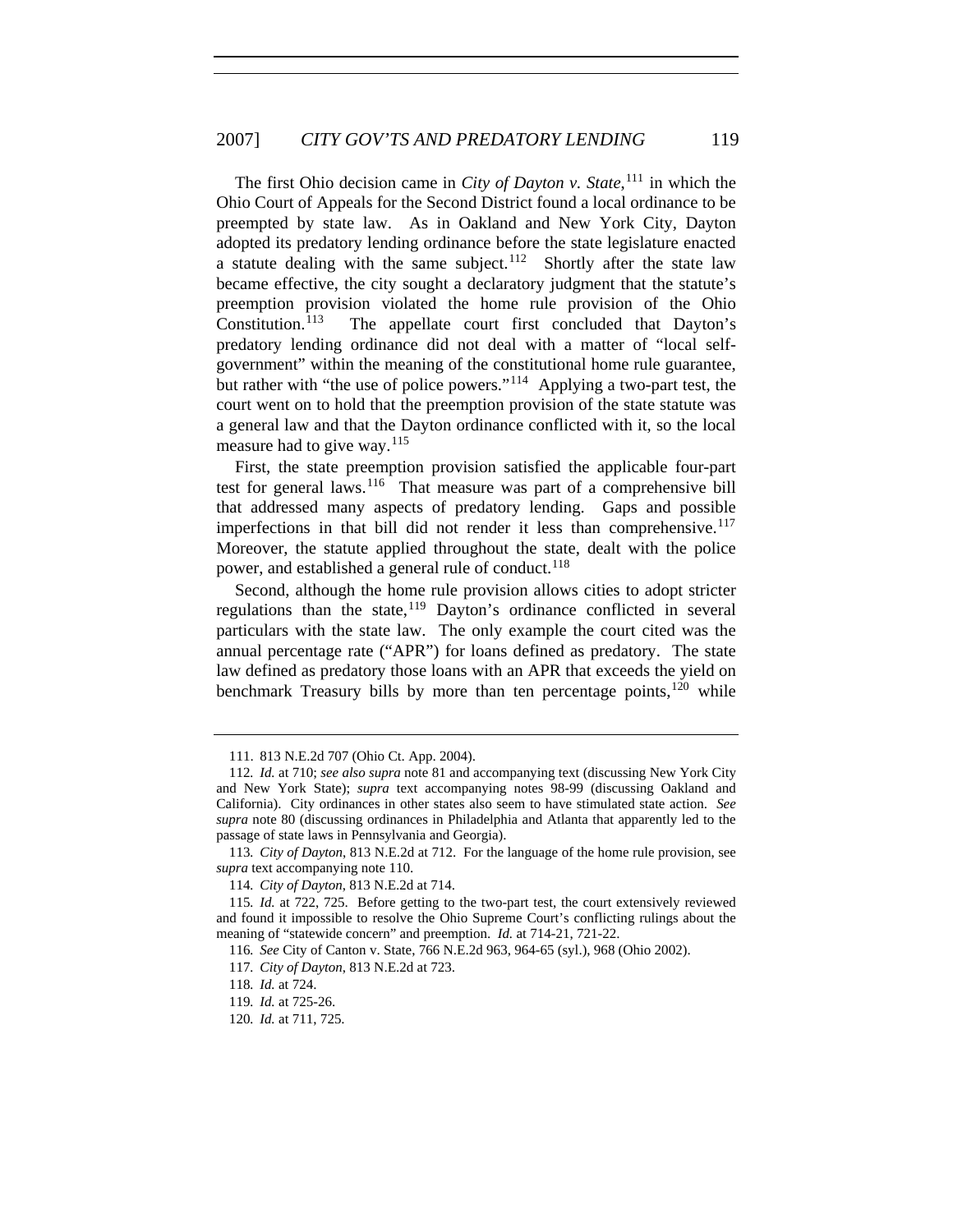Dayton's ordinance apparently set a lower threshold.<sup>[121](#page-20-0)</sup> This disparity represented an impermissible implied conflict.<sup>[122](#page-20-1)</sup> Moreover, a provision in the ordinance that forbade the city from contracting with predatory lenders—a measure analogous to the New York City ordinance that was struck down a few months earlier<sup>[123](#page-20-2)</sup>—was an illegitimate effort by the city to do indirectly what state law prohibited it from doing directly, to regulate predatory lending.[124](#page-20-3)

Six months later, in *American Financial Services Ass'n v. City of Cleveland*, [125](#page-20-4) the Ohio Court of Appeals for the Eighth District reached the opposite conclusion and upheld a different predatory lending ordinance as a legitimate exercise of home rule. At issue here, as in *City of Dayton*, was the validity of the preemption provision in the state law. Although the analytical framework was the same in both cases, the Eighth District in *City of Cleveland* fundamentally disagreed with the Second District in *City of Dayton*. Both courts did find that predatory lending ordinance was in every important respect a police power regulation, not an exercise of local selfgovernment.[126](#page-20-5) In all other respects, however, the *City of Cleveland* court came out the other way than did its *City of Dayton* counterpart.

The Eighth District's analysis in *City of Cleveland* began by observing that the Ohio Constitution's home rule guarantee prevents the legislature from completely preempting municipal authority.<sup>[127](#page-20-6)</sup> Focusing exclusively on the preemption provision instead of the entire state statute, the court held that this measure could not be a general law because it did not apply to "citizens generally" but covered only local legislative bodies.<sup>[128](#page-20-7)</sup> For this reason, the preemption provision was unconstitutional.<sup>[129](#page-20-8)</sup>

Turning next to preemption, the *City of Cleveland* court found no conflict between the city ordinance and the state law. The state law set minimum standards that the city was free to strengthen. The city had not explicitly allowed anything specifically prohibited by state law, nor did the state law expressly allow anything specifically prohibited by the city ordinance.[130](#page-20-9) Of course, there might be an implicit conflict between the

<span id="page-20-4"></span>125. 824 N.E.2d 553 (Ohio Ct. App. 2004), *rev'd*, 858 N.E.2d 776 (Ohio 2006).

<span id="page-20-3"></span><span id="page-20-2"></span><span id="page-20-1"></span><span id="page-20-0"></span><sup>121</sup>*. Id.* at 725. Curiously, the opinion does not specify the threshold set by the ordinance.

<sup>122</sup>*. Id.* at 726-27.

<sup>123</sup>*. See supra* notes 81-87 and accompanying text.

<sup>124</sup>*. City of Dayton*, 813 N.E.2d at 727.

<span id="page-20-5"></span><sup>126</sup>*. Id.* at 558.

<span id="page-20-6"></span><sup>127</sup>*. Id.* at 559.

<span id="page-20-7"></span><sup>128</sup>*. Id.* at 560.

<span id="page-20-8"></span><sup>129</sup>*. Id.*

<span id="page-20-9"></span><sup>130</sup>*. Id.*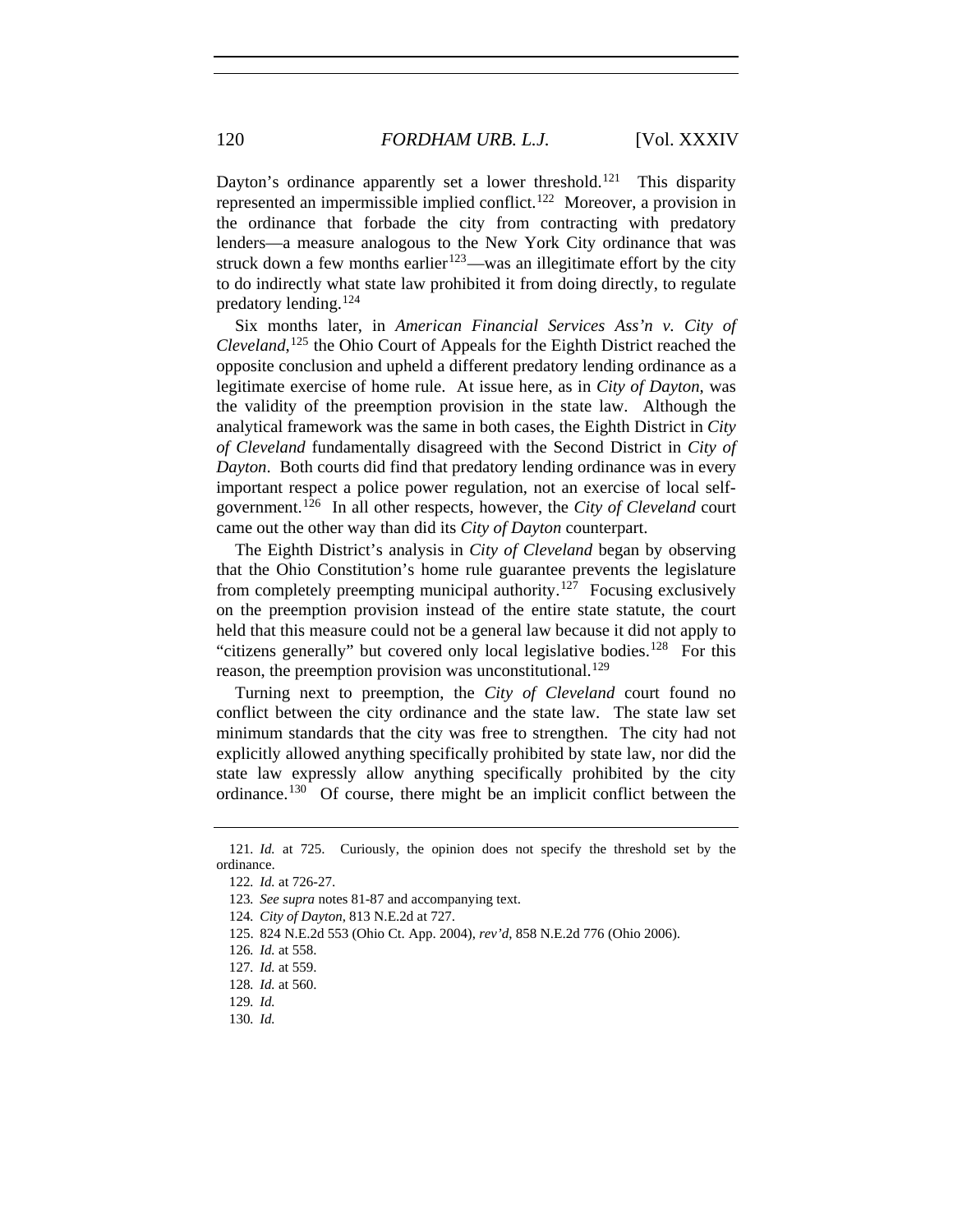statute and the ordinance.<sup>[131](#page-21-0)</sup> That possibility had no legal significance, however, because the Eighth District saw no justification in Ohio law for recognizing the doctrine of implied preemption.<sup>[132](#page-21-1)</sup>

About six months after this ruling (and just over a year after *City of Dayton* was decided), the Ohio Court of Appeals for the Sixth District, in *American Financial Services Ass'n v. City of Toledo*, [133](#page-21-2) upheld the main provisions of yet another predatory lending ordinance using an analysis similar to that in *City of Cleveland*. The opinion in *City of Toledo*, however, contained a more detailed analysis of the issues. The Sixth District, like the Second District in *City of Dayton*, [134](#page-21-3) began by focusing on the entire state predatory lending statute rather than on its preemption provision, and concluded that the state measure was a general law.<sup>[135](#page-21-4)</sup> Nevertheless, relying heavily on the Eighth District's analysis in *City of Cleveland*, the *City of Toledo* court held that the statute's preemption provision violated the Ohio Constitution's home rule guarantee.<sup>[136](#page-21-5)</sup> Although the preemption provision did not invalidate the entire Toledo ordinance, two relatively minor provisions of the ordinance did conflict with the state law.<sup>[137](#page-21-6)</sup> Both of those provisions were severable,<sup>[138](#page-21-7)</sup> so the balance of the ordinance remained a valid exercise of municipal authority.<sup>[139](#page-21-8)</sup>

This brief summary makes clear that Ohio courts have disagreed not only about whether cities have home rule authority to regulate predatory lending but also about how to analyze that question. The Second District in *City of Dayton* held that cities do not have such authority, while the Eighth District in *City of Cleveland* and the Sixth District in *City of Toledo* held

<span id="page-21-1"></span><span id="page-21-0"></span><sup>131.</sup> The Cleveland ordinance had lower thresholds for interest rates, points, and fees as well as somewhat different disclosure requirements than did the state law. The ordinance also dealt with several issues that the state law did not address at all. *See id.* at 557.

<sup>132</sup>*. Id.* at 560.

<sup>133. 830</sup> N.E.2d 1233 (Ohio Ct. App. 2005), *rev'd*, 859 N.E.2d 923 (Ohio 2006).

<sup>134</sup>*. See supra* notes 111-24 and accompanying text.

<sup>135</sup>*. City of Toledo*, 830 N.E.2d at 1243-44.

<span id="page-21-5"></span><span id="page-21-4"></span><span id="page-21-3"></span><span id="page-21-2"></span><sup>136</sup>*. Id.* at 1244. In support of its conclusion on this issue, the *City of Toledo* court quoted two pages of the *City of Cleveland* opinion. *See id.* at 1244-45 (quoting Am. Fin. Servs. Ass'n v. City of Cleveland, 824 N.E.2d 553, 560-61 (Ohio Ct. App. 2004), *appeal allowed*, 825 N.E.2d 622 (Ohio 2005)).

<span id="page-21-6"></span><sup>137.</sup> One conflict concerned the penalties for payments under a home-improvement contract, the other with the cancellation period for credit insurance. *Id.* at 1246-47.

<sup>138</sup>*. Id.* at 1248.

<span id="page-21-8"></span><span id="page-21-7"></span><sup>139.</sup> The court also found that the private right of action created by the ordinance violated the separation of powers doctrine by intruding on judicial authority and that two other provisions were void for vagueness, but all of these relatively minor provisions also were severable. *Id.* at 1249-51. It bears emphasis that the problems with these provisions had nothing to do with the city's home rule powers.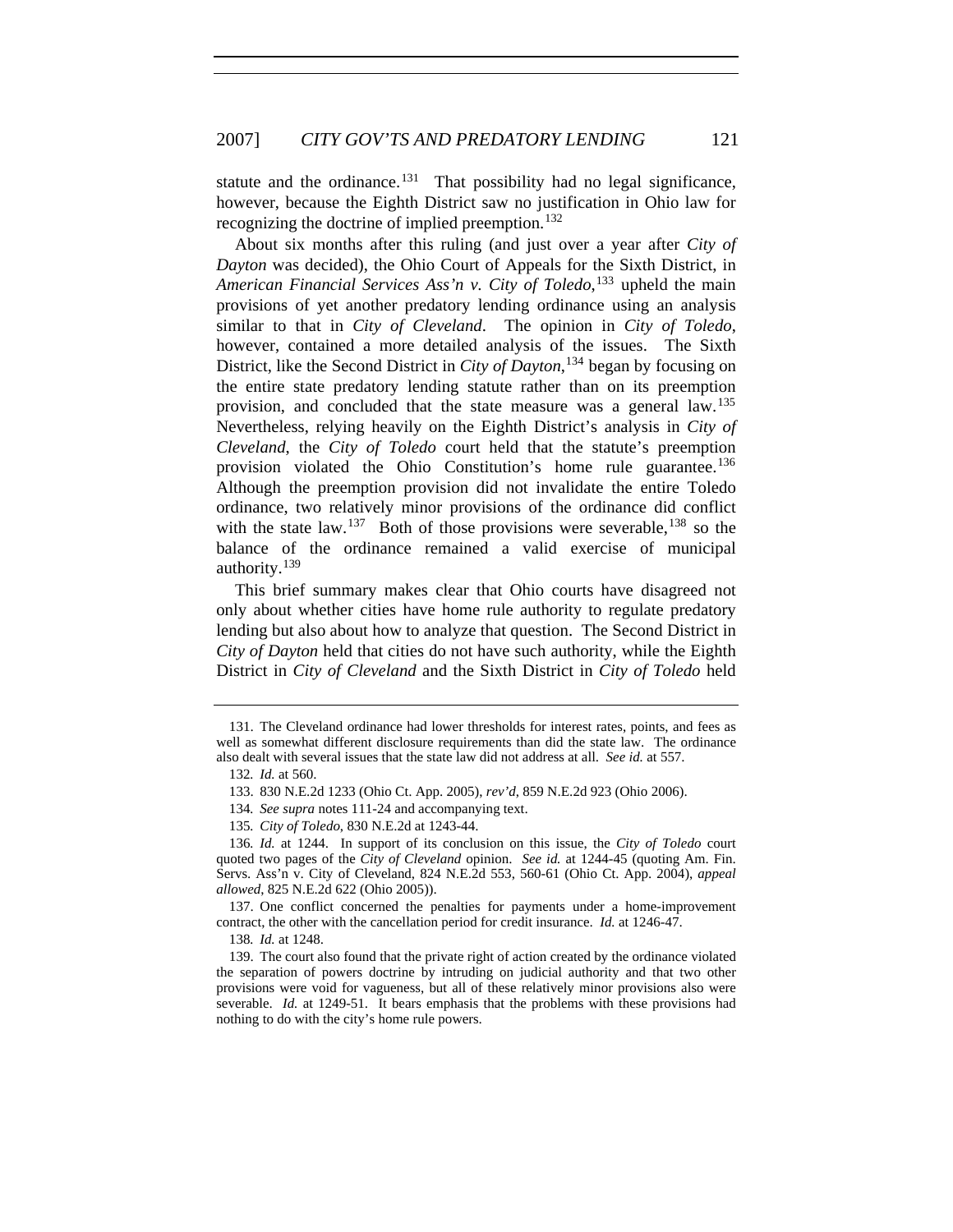that they do. At the same time, the Sixth and Eighth Districts disagreed about whether to focus exclusively on the state law's preemption provision or on the statute as a whole. The Sixth District in *City of Toledo* agreed with the Second District in *City of Dayton* that what mattered was the entire statute, but they disagreed about whether that statute displaced municipal regulation of predatory lending.

As this Article was going to press, the Ohio Supreme Court reversed the Eighth District and held that the Cleveland ordinance was unconstitutional. In *American Financial Services Ass'n v. City of Cleveland*, [140](#page-22-0) the court concluded that the state's legislation regulating predatory lending was a general law<sup>[141](#page-22-1)</sup> and that the more stringent provisions of the Cleveland ordinance conflicted with the state measure.<sup>[142](#page-22-2)</sup> A concurring justice reasoned that the state had validly expressed its intention to occupy the field and that the ordinance was therefore preempted regardless of any conflict with state law.<sup>[143](#page-22-3)</sup> Two dissenting justices would have upheld the Cleveland ordinance. One found no conflict with state law;<sup>[144](#page-22-4)</sup> the other thought that regulation of mortgage lending was not a matter of statewide concern and hence that municipalities remained free to adopt more stringent rules about predatory lending than the legislature had enacted.<sup>[145](#page-22-5)</sup> A month later, relying on this ruling, the court struck down the Toledo ordinance as well. $146$ 

The divergent approaches in the Ohio courts should not obscure the lesson of this section: it is far from clear that cities have home rule authority to regulate predatory lending at all, at least if the state has enacted its own legislation in this field. Even if the Ohio Supreme Court upholds the power of Buckeye State cities, the New York and California decisions involving the New York City and Oakland ordinances stand as a warning that in two of our largest and most influential states, municipalities have no power to regulate predatory lending no matter how much harm that practice may do to local residents and the local social fabric. This does not necessarily mean that cities should sit idly by in the face of abuses. After

<span id="page-22-0"></span><sup>140. 858</sup> N.E.2d 776 (Ohio 2006).

<sup>141</sup>*. Id.* at 784.

<sup>142</sup>*. Id.* at 785-86.

<sup>143</sup>*. Id.* at 790 (O'Connor, J., concurring in judgment only).

<sup>144</sup>*. Id.* at 791 (Resnick, J., dissenting).

<span id="page-22-5"></span><span id="page-22-4"></span><span id="page-22-3"></span><span id="page-22-2"></span><span id="page-22-1"></span><sup>145</sup>*. Id.* at 795, 797-98 (Pfeifer, J., dissenting). A thorough evaluation of these issues is beyond the scope of this Article. One of the authors is working on a separate paper that does seek to analyze the proper scope of home rule authority to regulate predatory lending in Ohio. *See* Shadya Y. Yazback, Home Lending and Home Rule in Ohio: Municipal Regulation of Predatory Lending (unpublished manuscript on file with the authors).

<span id="page-22-6"></span><sup>146.</sup> Am. Fin. Servs. Ass'n v. City of Toledo, 859 N.E.2d 923 (Ohio 2006) (mem.).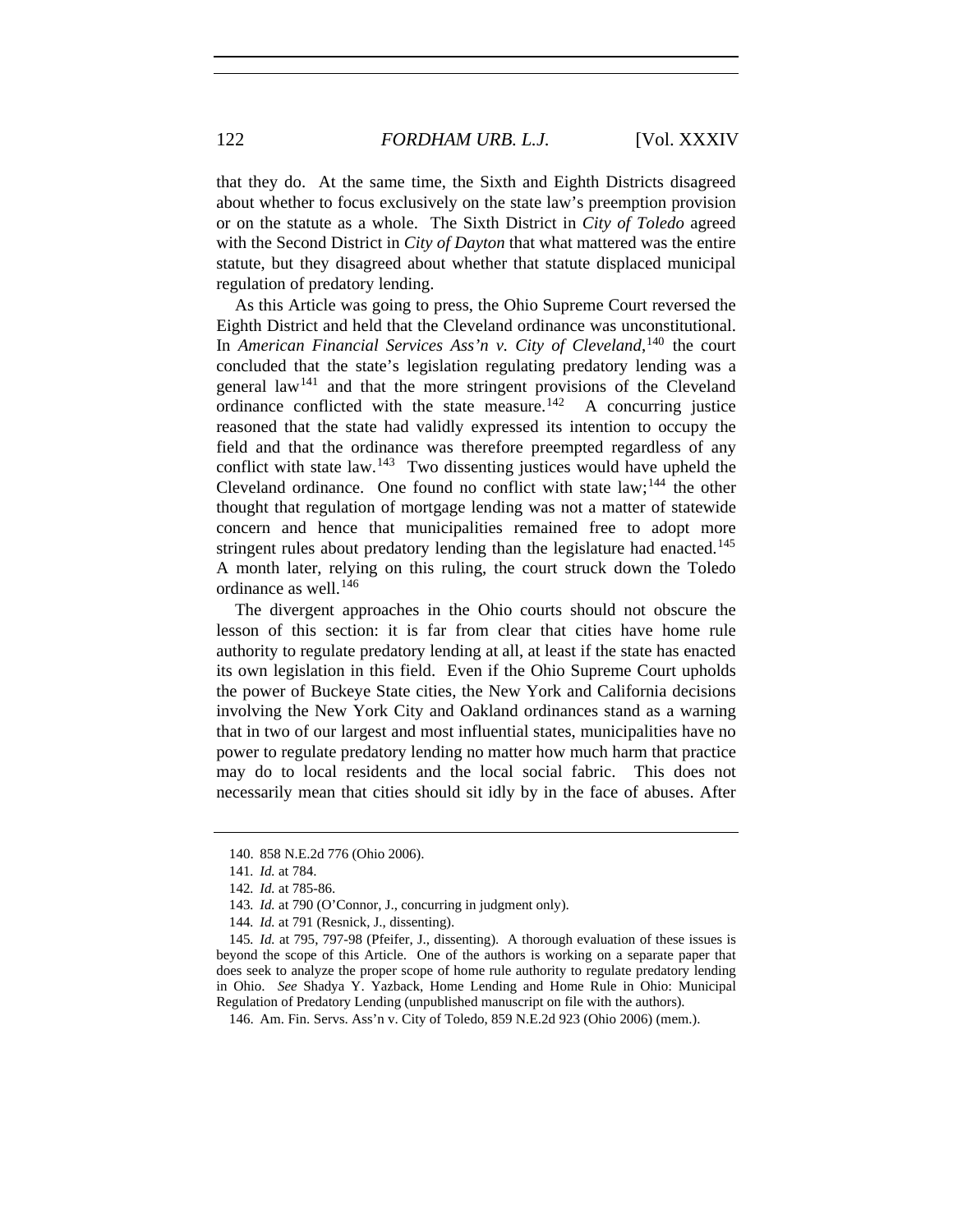all, some states might permit cities to adopt their own ordinances. Even in states that do not allow local action, city initiatives might well stimulate state legislation. This was the pattern in all three of these states and in others as well.[147](#page-23-0) Nevertheless, the several decisions discussed in this section serve as a warning about the limits of municipal action against predatory lending.

#### **IV. FEDERAL PREEMPTION**

Even if some cities have authority under state law to regulate predatory lending, they might face yet another insurmountable obstacle: federal preemption. Many lending institutions that make home loans are regulated by the federal government. The National Bank Act authorizes the Office of the Comptroller of the Currency to regulate nationally chartered banks,  $^{148}$  $^{148}$  $^{148}$ and the Home Owners Loan Act authorizes the Office of Thrift Supervision to regulate federal savings associations.<sup>[149](#page-23-2)</sup>

In *Mayor of New York v. Council of New York*, [150](#page-23-3) a case discussed earlier in connection with home rule,<sup>[151](#page-23-4)</sup> the court held that New York City's ordinance prohibiting the city from doing business with predatory lenders was preempted by federal law to the extent that the ordinance applied to federally chartered banks and federal savings associations. With respect to nationally chartered banks, regulations issued by the Office of the Comptroller of the Currency preempted several provisions of the ordinance,<sup>[152](#page-23-5)</sup> and the Exportation Doctrine of the National Bank Act preempted local restrictions on interest rates.<sup>[153](#page-23-6)</sup> Even without a clear conflict between the ordinance and Comptroller of the Currency regulations, allowing the city to apply its requirements to national banks would create an obstacle to the fulfillment of federal policies. That sufficed to find these provisions of the ordinance preempted to the extent

<span id="page-23-0"></span><sup>147</sup>*. See supra* notes 80, 83, 98-100; *supra* text accompanying note 112.

<span id="page-23-1"></span><sup>148. 12</sup> U.S.C. §§ 1, 371 (2000).

<sup>149.</sup> *Id.* §§ 1462a-1464.

<sup>150. 780</sup> N.Y.S.2d 266 (Sup. Ct. 2004).

<sup>151</sup>*. See supra* notes 81-87 and accompanying text.

<sup>152</sup>*. Mayor of New York*, 780 N.Y.S.2d at 272.

<span id="page-23-6"></span><span id="page-23-5"></span><span id="page-23-4"></span><span id="page-23-3"></span><span id="page-23-2"></span><sup>153</sup>*. Id.* The Exportation Doctrine is based on 12 U.S.C. § 85 (2000) (allowing a national bank to charge interest "at the rate allowed by the laws of the State, Territory, or District where the bank is located")*. See* Smiley v. Citibank (S.D.), N.A., 517 U.S. 735 (1996); Marquette Nat'l Bank of Minneapolis v. First of Omaha Serv. Corp., 439 U.S. 299 (1978). For a comprehensive discussion of the Exportation Doctrine, see Elizabeth R. Schiltz, *The Amazing, Elastic, Ever-Expanding Exportation Doctrine and Its Effect on Predatory Lending Regulation*, 88 MINN. L. REV. 518, 539-600 (2004).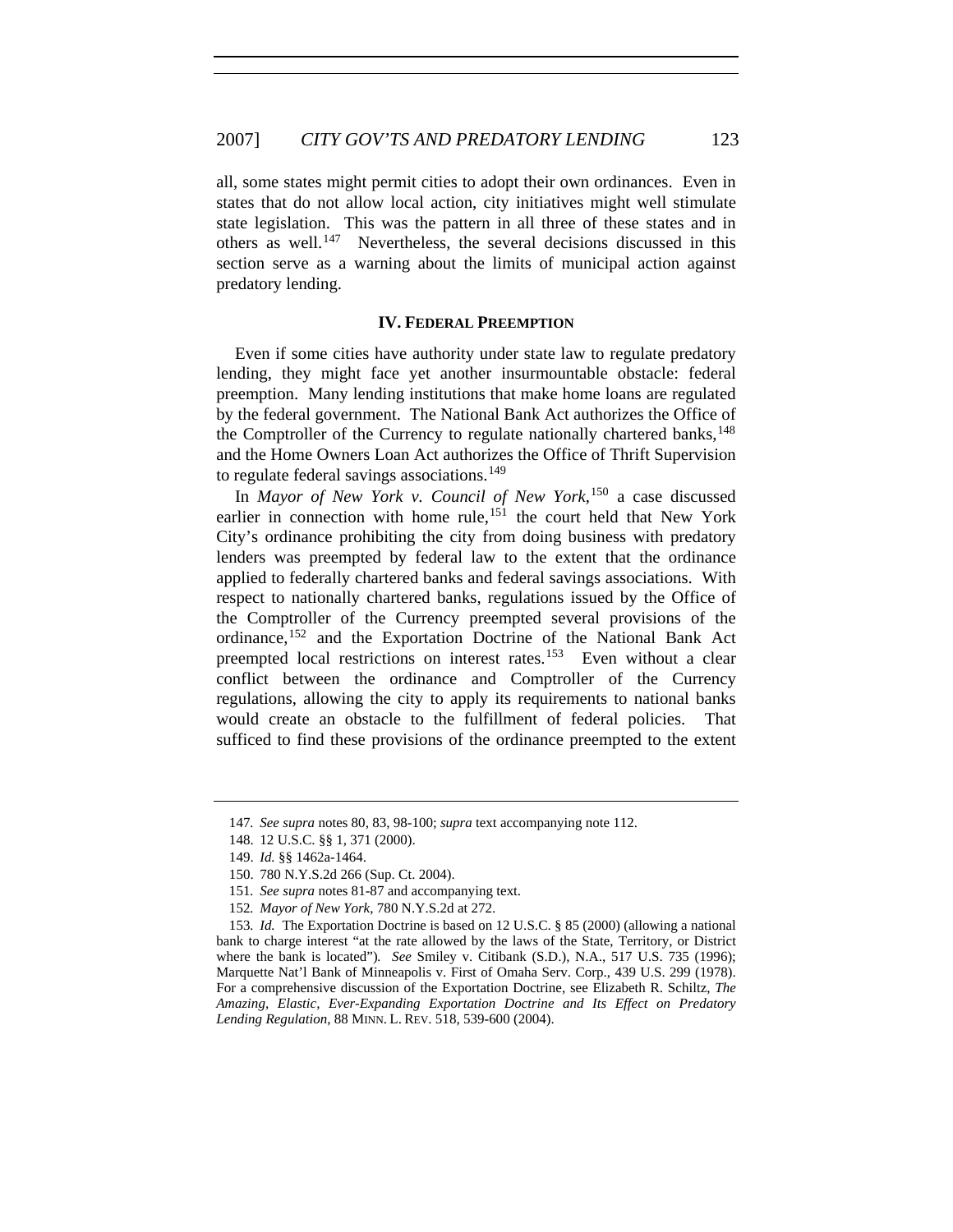that it applied to national banks.[154](#page-24-0) Moreover, to the extent that enforcement of some parts of the ordinance entailed giving the city access to the records of national banks and allowing it to regulate activities permitted by federal law, those parts purported to confer on the city impermissible visitorial power over such banks without proper authorization.[155](#page-24-1) With respect to federal savings associations, Office of Thrift Supervision regulations expressly preempted many provisions of the New York ordinance.<sup>[156](#page-24-2)</sup> In any event, federal regulation was sufficiently pervasive as to occupy the field, leaving no room for local initiatives applicable to such institutions.[157](#page-24-3)

The possibility of federal preemption goes well beyond local initiatives, however. Both the Office of the Comptroller of the Currency and the Office of Thrift Supervision have taken the position that federal law preempts state as well as municipal predatory lending initiatives.<sup>[158](#page-24-4)</sup> No court has yet addressed that position with regard to state predatory lending laws. At the same time, a federal district court in *Office of the Comptroller of the Currency v. Spitzer*[159](#page-24-5) recently held that federal regulations prevent state authorities from enforcing fair housing laws against national banks.<sup>[160](#page-24-6)</sup>

Assuming that federal law and regulations do preempt state and local predatory lending initiatives,<sup>[161](#page-24-7)</sup> cities that have home rule authority to act

<sup>154</sup>*. Mayor of New York*, 780 N.Y.S.2d at 272.

<span id="page-24-1"></span><span id="page-24-0"></span><sup>155</sup>*. Id.; see* 12 U.S.C. § 484(a) (2000) ("No national bank shall be subject to any visitorial powers except as authorized by Federal law, vested in the courts of justice or such as shall be, or have been exercised or directed by Congress or by either House thereof or by any committee of Congress or of either House duly authorized."). The Office of the Comptroller of the Currency has promulgated a regulation that defines visitorial authority as "exclusive," and to include "conducting examinations, inspecting or requiring the production of books or records of national banks." 12 C.F.R.  $\S$  $\hat{S}$  7.4000(a)(3), 7.4000(a)(1) (2007).

<sup>156</sup>*. Mayor of New York*, 780 N.Y.S.2d at 271 & n.7.

<span id="page-24-3"></span><span id="page-24-2"></span><sup>157</sup>*. Id.* at 272. Finally, the court found that section 501 of the Depository Institutions Deregulation and Monetary Control Act, 12 U.S.C. § 1735f-7a (2000), expressly preempted interest rates, points, and fees for first mortgages on one- to four-family residences. *Mayor of New York*, 780 N.Y.S.2d at 272-73.

<span id="page-24-4"></span><sup>158</sup>*. See* Julia Patterson Forrester, *Still Mortgaging the American Dream: Predatory Lending, Preemption, and Federally Supported Lenders*, 74 U. CIN. L. REV. 1303, 1339-40 (2006).

<sup>159. 396</sup> F. Supp. 2d 383 (S.D.N.Y. 2005).

<span id="page-24-6"></span><span id="page-24-5"></span><sup>160</sup>*. See also* Clearing House Ass'n v. Spitzer, 394 F. Supp. 2d 620 (S.D.N.Y. 2005) (reaching the same conclusion in a case brought by commercial banks).

<span id="page-24-7"></span><sup>161.</sup> Resolving whether federal law should preempt such initiatives is beyond the scope of this Article. Most commentators have criticized broad federal preemption as either unauthorized by current law or unwise as a matter of policy. *See, e.g.*, Nicholas Bagley, Note, *The Unwarranted Regulatory Preemption of Predatory Lending Laws*, 79 N.Y.U. L. REV. 2274 (2004); Keith R. Fisher, *Toward a Basal Tenth Amendment: A Riposte to*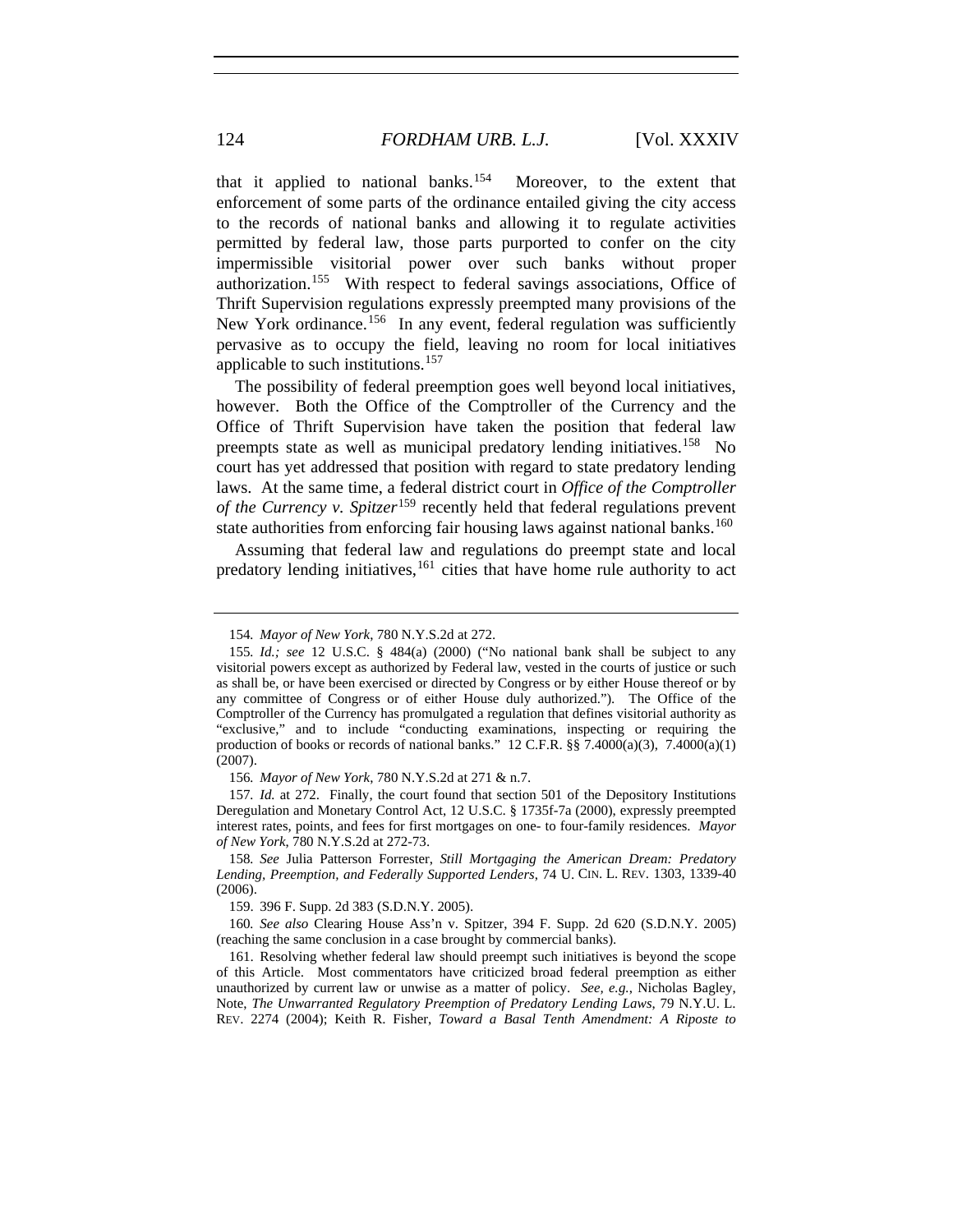might still have some reason to adopt predatory lending ordinances. After all, federal preemption applies only to federally regulated financial institutions. Not all home loans are made by such institutions or by entities that are related to them. Although precise data are hard to come by, a noticeable fraction of these loans is made by so-called nondepository institutions, i.e., entities other than commercial banks, savings institutions, and credit unions.<sup>[162](#page-25-0)</sup> Information compiled by the Federal Reserve System shows that mortgage companies (which are nondepository institutions) received more than 60 percent of all home loan applications in 2005 even though such companies made up only about one-fifth of the total number of lenders.<sup>[163](#page-25-1)</sup> Some mortgage companies are affiliated with federally regulated depository institutions, but approximately 15 percent were independent and therefore not subject to federal regulation.<sup>[164](#page-25-2)</sup> We should treat these figures with caution, however, because the Federal Reserve study covers only about 80 percent of the country's home lending.<sup>[165](#page-25-3)</sup> Although we are dealing with an estimate, there is no reason to doubt that at least some predatory loans are not subject to federal regulation. That leaves room for state and local measures applicable to lenders that are not encompassed by expansive federal preemption.

The justification for cities with home rule power to adopt predatory lending ordinances might be stronger in some communities than in others. Subprime lending—which is not necessarily, but often is, predatory<sup>[166](#page-25-4)</sup> has grown significantly in recent years, and that growth has not been uniform.<sup>[167](#page-25-5)</sup> In some places, as many as half of all home loans are made by entities that are not subject to federal oversight.<sup>[168](#page-25-6)</sup> Cities facing that situation might find it important to fill this regulatory void, even if local ordinances might be able to address only part of the predatory lending

<span id="page-25-0"></span>*National Bank Preemption of State Consumer Protection Laws*, 29 HARV. J.L. & PUB. POL'Y 981 (2006); Forrester, *supra* note 158, at 1359-70; Diana McMonagle, Note, *In Pursuit of Safety and Soundness: An Analysis of the OCC's Anti-Predatory Lending Standard*, 31 FORDHAM URB. L.J. 1533 (2004).

<sup>162.</sup> Avery et al., *supra* note 14, at A129*.* 

<sup>163</sup>*. Id.*

<sup>164</sup>*. Id*.

<sup>165</sup>*. Id.* at A123.

<sup>166</sup>*. See supra* text accompanying note 8.

<span id="page-25-5"></span><span id="page-25-4"></span><span id="page-25-3"></span><span id="page-25-2"></span><span id="page-25-1"></span><sup>167</sup>*. See* Susan M. Wachter et al., *Subprime Lending: Neighborhood Patterns Over Time in US Cities* (Univ. of Pa. Law Sch. Inst. for Law and Econ. Research Paper No. 06-19, 2006), *available at* http://ssrn.com/abstract\_id=920847.

<span id="page-25-6"></span><sup>168</sup>*. See, e.g.*, Becky Gaylord, *City Let Banks Ignore Law*, CLEVELAND PLAIN DEALER, Sept. 22, 2006, at A1 (citing a study finding that, in Cleveland, banks and other regulated entities made about 70 percent of home loans in 2000 but only around 50 percent of such loans in 2005).